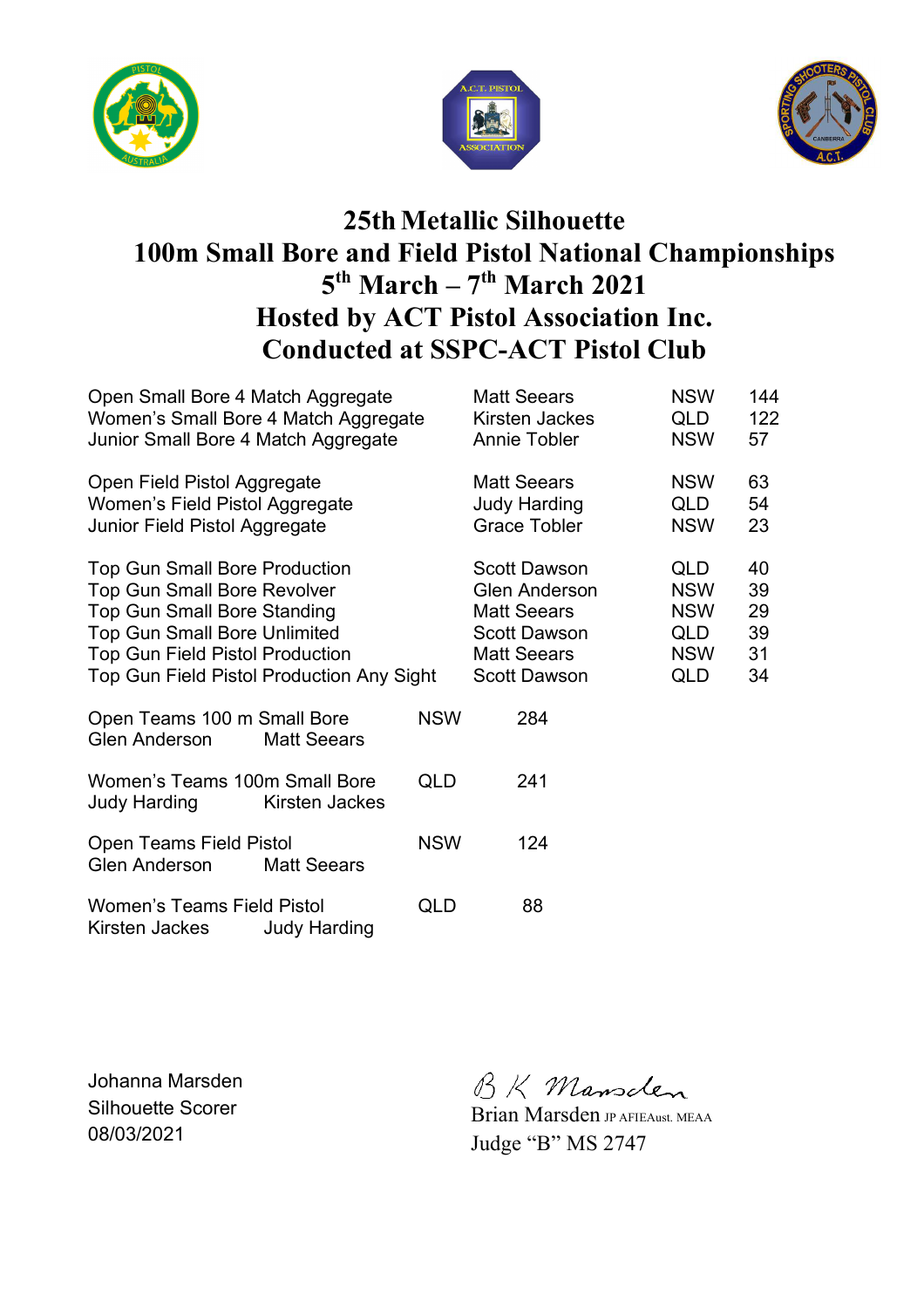## **100m Open Aggregate**

| <b>Aggregate</b> | <b>Top Surname</b> | <b>Name</b>  | <b>Club</b>         | Prod           | Rev | <b>Stand</b>   | Unlim          |
|------------------|--------------------|--------------|---------------------|----------------|-----|----------------|----------------|
| 144              | Seears             | Matt         | Merriganowry        | 40             | 38  | 29             | 37             |
| 142              | Dawson             | Scott        | Toogoolawah         | 40             | 39  | 24             | 39             |
| 140              | Anderson           | Glen         | <b>Inverell RSM</b> | 38             | 39  | 27             | 36             |
| 136              | Davey              | Tim          | <b>Inverell RSM</b> | 38             | 35  | 29             | 34             |
| 135              | Emery              | Kim          | Mt. Lindesay        | 39             | 39  | 25             | 32             |
| 135              | Yule               | lain         | Muswellbrook        | 40             | 39  | 21             | 35             |
| 134              | <b>Bransden</b>    | Graeme       | Georgetown          | 39             | 37  | 26             | 32             |
| 133              | Arden              | <b>Mick</b>  | Euroa               | 39             | 38  | 20             | 36             |
| 133              | Anderson           | Tim          | Narrabri            | 40             | 38  | 24             | 31             |
| 128              | Davey              | Jake         | <b>Inverell RSM</b> | 40             | 28  | 25             | 35             |
| 123              | Christian          | Wayne        | <b>SSPC ACT</b>     | 34             | 29  | 28             | 32             |
| 122              | Fischer            | Cheyne       | <b>SSPC ACT</b>     | 38             | 36  | 19             | 29             |
| 122              | Harding            | John         | Metropolitan PSQ    | 38             | 32  | 19             | 33             |
| 122              | Jackes             | Kirsten      | Metropolitan PSQ    | 40             | 36  | 14             | 32             |
| 122              | Anderson           | Jason        | Narrabri            | 38             | 33  | 19             | 32             |
| 121              | Dewsbury           | David        | Narrabri            | 37             | 26  | 29             | 29             |
| 119              | Harding            | Judy         | Toogoolawah         | 40             | 35  | 24             | 20             |
| 118              | Mullen             | Melinda      | Newcastle           | 36             | 22  | 27             | 33             |
| 116              | <b>Brown</b>       | Richard      | Kurrajong           | 36             | 35  | 14             | 31             |
| 115              | Ledger             | <b>Drew</b>  | Metropolitan PSQ    | 36             | 34  | 15             | 30             |
| 107              | Ford               | <b>Jack</b>  | Narrabri            | 26             | 32  | 17             | 32             |
| 106              | <b>Ricketts</b>    | Robin        | Metropolitan        | 31             | 27  | 9              | 39             |
| 103              | Ellem              | Neville      | Newcastle           | 31             | 31  | 15             | 26             |
| 100              | Dawson             | Greg         | Armidale            | 29             | 29  | 19             | 23             |
| 94               | Wilkins            | Paul         | Narrabri            | 34             | 29  | $\overline{7}$ | 24             |
| 91               | Marsden            | <b>Brian</b> | Newcastle           | 30             | 25  | 20             | 16             |
| 89               | <b>Bennett</b>     | Jeffrey      | Childers R & P      | 28             | 25  | 13             | 23             |
| 89               | Stanfield          | Frank        | Metropolitan PSQ    | 27             | 33  | 12             | 17             |
| 88               | Moore              | James        | Yarra               | 28             | 30  | 12             | 18             |
| 86               | Murray             | <b>Kirk</b>  | Merriganowry        | 22             | 19  | 22             | 23             |
| 80               | Ellem              | Kerrie       | Newcastle           | 28             | 28  | 8              | 16             |
| 80               | Forner             | Lou          | <b>SSPC ACT</b>     | $\overline{2}$ | 32  | 15             | 31             |
| 78               | Howitt             | Paul         | Newcastle           | 19             | 25  | 14             | 20             |
| 73               | Davey              | Elizabeth    | <b>Inverell RSM</b> | 19             | 17  | 15             | 22             |
| 71               | Davies             | Paul         | <b>SSPC ACT</b>     | 26             | 25  | 14             | 6              |
| 70               | Vallance           | Dean         | <b>Bowral</b>       | 26             | 19  | 6              | 19             |
| 68               | Archibald          | Carmel       | Armidale            | 17             | 23  | 17             | 11             |
| 57               | Tobler             | Annie        | <b>Bowral</b>       | $\overline{7}$ | 16  | 21             | 13             |
| 49               | Tobler             | Mary         | <b>Bowral</b>       | 13             | 13  | 16             | 7              |
| 47               | Carter             | Peter        | <b>Bowral</b>       | 16             | 11  | 10             | 10             |
| 39               | Mullen             | Joshua       | Newcastle           | 10             | 12  | 8              | 9              |
| 37               | Tobler             | Grace        | <b>Bowral</b>       | 14             | 3   | 18             | $\overline{2}$ |

### **100m Womens Aggregate**

| <b>Aggregate Top</b> | <b>Surname</b> | Name      | Club                | Prod | <b>Rev</b> | <b>Stand</b> | Unlim |
|----------------------|----------------|-----------|---------------------|------|------------|--------------|-------|
| 122                  | Jackes         | Kirsten   | Metropolitan PSQ    | 40   | 36         | 14           | 32    |
| 119                  | Harding        | Judy      | Toogoolawah         | 40   | 35         | 24           | 20    |
| 118                  | Mullen         | Melinda   | Newcastle           | 36   | 22         | 27           | 33    |
| 80                   | Ellem          | Kerrie    | <b>Newcastle</b>    | 28   | 28         | 8            | 16    |
| 73                   | Davey          | Elizabeth | <b>Inverell RSM</b> | 19   | 17         | 15           | 22    |
| 68                   | Archibald      | Carmel    | Armidale            | 17   | 23         | 17           | 11    |
| 57                   | Tobler         | Annie     | Bowral              | 7    | 16         | 21           | 13    |
| 49                   | Tobler         | Mary      | Bowral              | 13   | 13         | 16           |       |
| 37                   | Tobler         | Grace     | Bowral              | 14   | 3          | 18           | 2     |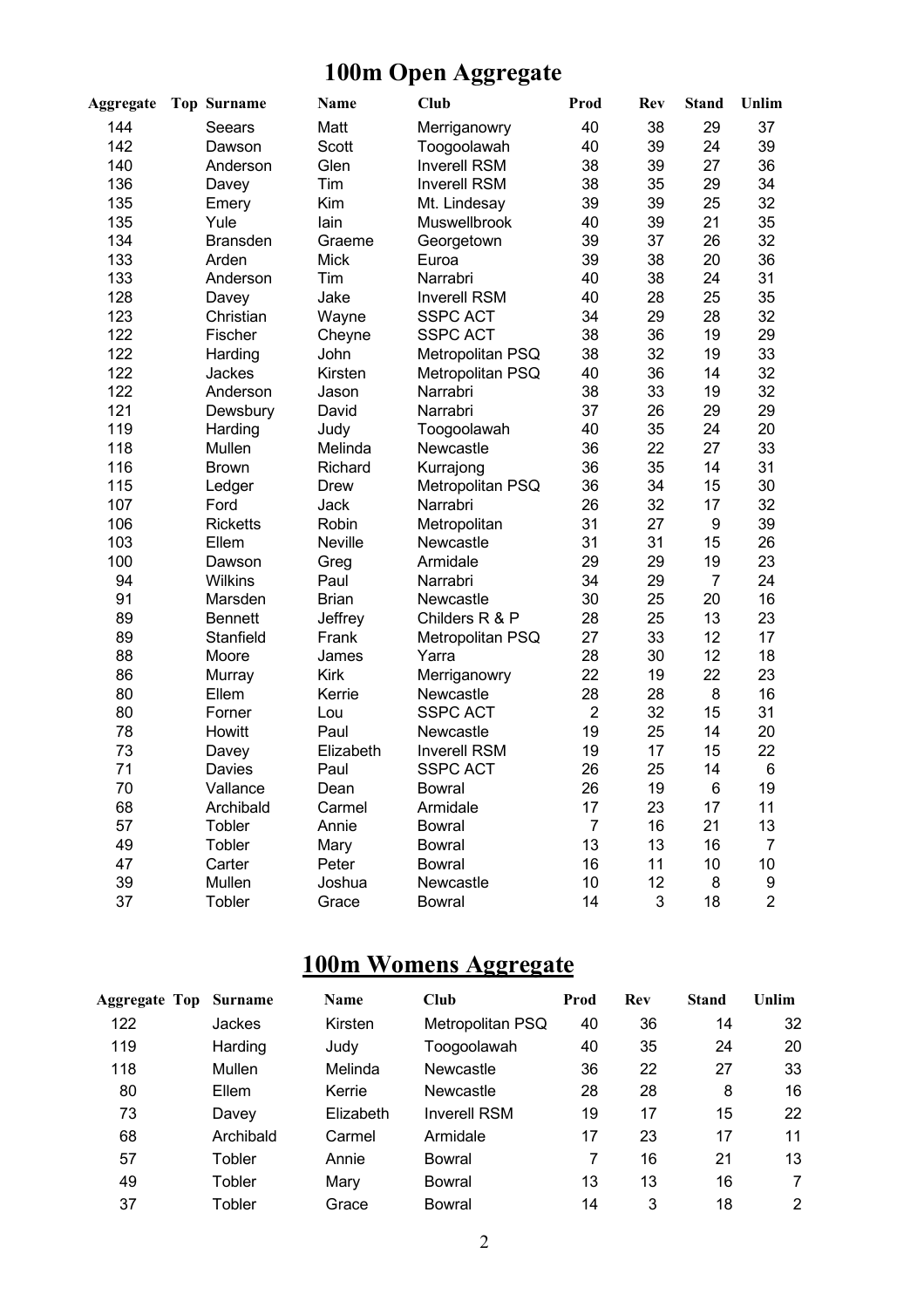### **100m Juniors Aggregate**

| <b>Aggregate Top Surname</b> |          | <b>Name</b> | Club      | Prod | <b>Rev</b> | <b>Stand</b> | Unlim |
|------------------------------|----------|-------------|-----------|------|------------|--------------|-------|
| 57                           | 0 Tobler | Annie       | Bowral    |      | 16         | 21           | 13    |
| 49                           | 0 Tobler | Marv        | Bowral    | 13   | 13         | 16           |       |
| 39                           | 0 Mullen | Joshua      | Newcastle | 10   | 12         |              | 9     |
| 37                           | 0 Tobler | Grace       | Bowral    | 14   | 3          | 18           | 2     |

### **Field Pistol Aggregate**

| Aggregate      | Surname         | Name         | <b>Club</b>         | Production | <b>Any Sight</b> |
|----------------|-----------------|--------------|---------------------|------------|------------------|
| 63             | Seears          | Matt         | Merriganowry        | 31         | 32               |
| 63             | Davey           | Tim          | <b>Inverell RSM</b> | 31         | 32               |
| 61             | Anderson        | Glen         | <b>Inverell RSM</b> | 29         | 32               |
| 60             | Davey           | Jake         | <b>Inverell RSM</b> | 27         | 33               |
| 59             | Anderson        | Tim          | Narrabri            | 30         | 29               |
| 59             | Emery           | Kim          | Mt. Lindesay        | 26         | 33               |
| 59             | Yule            | lain         | Muswellbrook        | 28         | 31               |
| 59             | Dawson          | Scott        | Toogoolawah         | 25         | 34               |
| 55             | Arden           | <b>Mick</b>  | Euroa               | 30         | 25               |
| 54             | Harding         | Judy         | Toogoolawah         | 28         | 26               |
| 53             | <b>Bransden</b> | Graeme       | Georgetown          | 26         | 27               |
| 52             | Christian       | Wayne        | <b>SSPC ACT</b>     | 29         | 23               |
| 51             | Harding         | John         | Metropolitan PSQ    | 23         | 28               |
| 50             | Dawson          | Greg         | Armidale            | 22         | 28               |
| 49             | Murray          | <b>Kirk</b>  | Merriganowry        | 25         | 24               |
| 46             | Anderson        | Jason        | Narrabri            | 23         | 23               |
| 43             | <b>Bennett</b>  | Jeffrey      | Childers R & P      | 24         | 19               |
| 43             | Marsden         | <b>Brian</b> | Newcastle           | 16         | 27               |
| 41             | Stanfield       | Frank        | Metropolitan PSQ    | 22         | 19               |
| 40             | Howitt          | Paul         | Newcastle           | 23         | 17               |
| 40             | Mullen          | Melinda      | Newcastle           | 14         | 26               |
| 39             | Fischer         | Cheyne       | <b>SSPC ACT</b>     | 16         | 23               |
| 38             | Ford            | Jack         | Narrabri            | 19         | 19               |
| 37             | Archibald       | Carmel       | Armidale            | 17         | 20               |
| 34             | Moore           | James        | Yarra               | 18         | 16               |
| 34             | Jackes          | Kirsten      | Metropolitan PSQ    | 14         | 20               |
| 34             | Ellem           | Neville      | Newcastle           | 23         | 11               |
| 33             | Ledger          | Drew         | Metropolitan PSQ    | 16         | 17               |
| 33             | <b>Brown</b>    | Richard      | Kurrajong           | 15         | 18               |
| 31             | Ellem           | Kerrie       | Newcastle           | 15         | 16               |
| 27             | Dewsbury        | David        | Narrabri            | 27         | $\mathbf 0$      |
| 23             | Tobler          | Grace        | <b>Bowral</b>       | 10         | 13               |
| 22             | <b>Ricketts</b> | Robin        | Metropolitan        | $\pmb{0}$  | 22               |
| 19             | Forner          | Lou          | <b>SSPC ACT</b>     | 8          | 11               |
| 12             | Wilkins         | Paul         | Narrabri            | 12         | $\pmb{0}$        |
| 6              | Vallance        | Dean         | <b>Bowral</b>       | 3          | 3                |
| $\overline{4}$ | Mullen          | Joshua       | Newcastle           | 1          | 3                |

### **Ladies' Field Pistol Aggregate**

| Aggregate | <b>Surname</b> | <b>Name</b> | Club             | <b>Production</b> | <b>Any Sight</b> |
|-----------|----------------|-------------|------------------|-------------------|------------------|
| 54        | Harding        | Judy        | Toogoolawah      | 28                | 26               |
| 40        | Mullen         | Melinda     | Newcastle        | 14                | 26               |
| 37        | Archibald      | Carmel      | Armidale         | 17                | 20               |
| 34        | <b>Jackes</b>  | Kirsten     | Metropolitan PSQ | 14                | 20               |
| 31        | Ellem          | Kerrie      | Newcastle        | 15                | 16               |
| 23        | Tobler         | Grace       | Bowral           | 10                | 13               |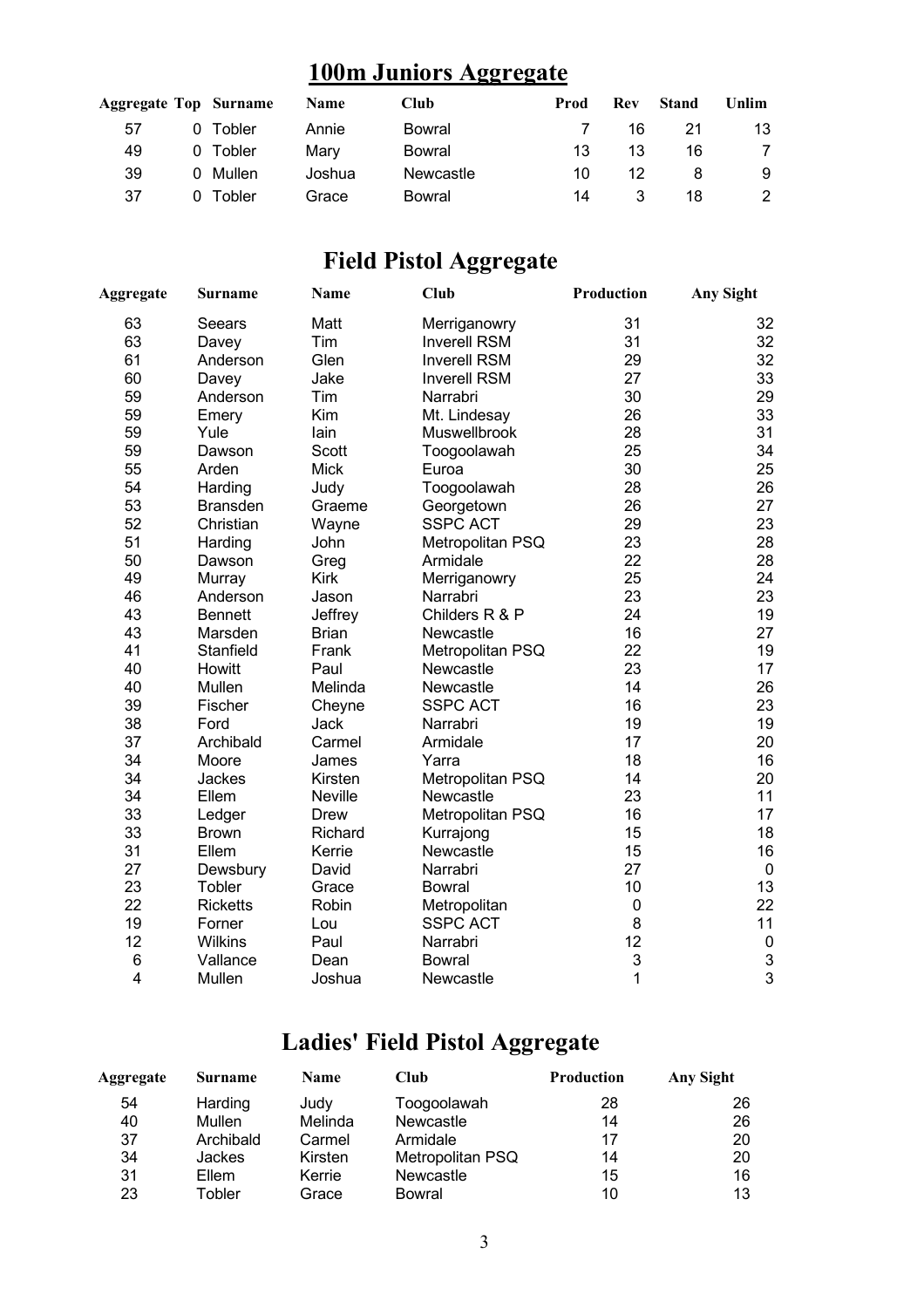# **Junior's Field Pistol Aggregate**

| Aggregate | Surname | <b>Name</b> | Club      | <b>Production</b> Any Sight |  |
|-----------|---------|-------------|-----------|-----------------------------|--|
| 23        | Tobler  | Grace       | Bowral    | 10                          |  |
| 4         | Mullen  | Joshual     | Newcastle |                             |  |

#### **100m Production Off Gun**

| <b>Name</b>  | Surname         | Club                |            | Grade Grade | <b>Total</b> | <b>Top</b>     |                |                | Chic Pig Turk Ram |    |
|--------------|-----------------|---------------------|------------|-------------|--------------|----------------|----------------|----------------|-------------------|----|
| Scott        | Dawson          | Toogoolawah         | <b>INT</b> |             | 40           | $\mathbf{1}$   | 10             | 10             | 10                | 10 |
| Kirsten      | Jackes          | Metropolitan PSQ    | <b>INT</b> |             | 40           | $\overline{2}$ | 10             | 10             | 10                | 10 |
| Matt         | Seears          | Merriganowry        | <b>INT</b> |             | 40           | 3              | 10             | 10             | 10                | 10 |
| lain         | Yule            | Muswellbrook        | <b>INT</b> |             | 40           | $\overline{4}$ | 10             | 10             | 10                | 10 |
| Tim          | Anderson        | Narrabri            | <b>INT</b> |             | 40           | 5              | 10             | 10             | 10                | 10 |
| Judy         | Harding         | Toogoolawah         | <b>INT</b> |             | 40           | 6              | 10             | 10             | 10                | 10 |
| Jake         | Davey           | <b>Inverell RSM</b> | <b>INT</b> |             | 40           | $\overline{7}$ | 10             | 10             | 10                | 10 |
| <b>Mick</b>  | Arden           | Euroa               | <b>INT</b> |             | 39           |                | 10             | 10             | 9                 | 10 |
| Kim          | Emery           | Mt. Lindesay        | <b>INT</b> |             | 39           | 9              | 10             | 10             | 10                | 9  |
| Graeme       | <b>Bransden</b> | Georgetown          | <b>INT</b> |             | 39           | 10             | 10             | 10             | 10                | 9  |
| Tim          | Davey           | <b>Inverell RSM</b> | <b>INT</b> |             | 38           |                | 10             | 10             | 8                 | 10 |
| Glen         | Anderson        | <b>Inverell RSM</b> | <b>INT</b> |             | 38           |                | 9              | 10             | 10                | 9  |
| Jason        | Anderson        | Narrabri            | <b>INT</b> |             | 38           |                | 10             | 10             | 9                 | 9  |
| John         | Harding         | Metropolitan PSQ    | <b>INT</b> |             | 38           |                | 10             | 10             | 9                 | 9  |
| Cheyne       | Fischer         | <b>SSPC ACT</b>     | <b>INT</b> |             | 38           |                | 10             | 10             | 10                | 8  |
| David        | Dewsbury        | Narrabri            | <b>INT</b> |             | 37           |                | 9              | 10             | 9                 | 9  |
| <b>Drew</b>  | Ledger          | Metropolitan PSQ    | AAA        |             | 36           |                | 9              | 10             | 7                 | 10 |
| Richard      | <b>Brown</b>    | Kurrajong           | <b>INT</b> |             | 36           |                | 10             | 9              | 8                 | 9  |
| Melinda      | Mullen          | Newcastle           | <b>AAA</b> |             | 36           |                | 10             | 10             | 9                 | 7  |
| Paul         | <b>Wilkins</b>  | Narrabri            | <b>AAA</b> |             | 34           |                | 9              | 10             | 6                 | 9  |
| Wayne        | Christian       | <b>SSPC ACT</b>     | <b>INT</b> |             | 34           |                | 9              | 10             | 10                | 5  |
| Robin        | <b>Ricketts</b> | Metropolitan        | AAA        |             | 31           |                | 10             | 9              | 5                 | 7  |
| Neville      | Ellem           | Newcastle           | <b>INT</b> |             | 31           |                | 9              | 9              | 8                 | 5  |
| <b>Brian</b> | Marsden         | Newcastle           | AAA        |             | 30           |                | 8              | 9              | 9                 | 4  |
| Greg         | Dawson          | Armidale            | AAA        |             | 29           |                | 6              | 8              | $\overline{7}$    | 8  |
| Jeffrey      | <b>Bennett</b>  | Childers R & P      | AA         |             | 28           |                | 7              | 6              | 9                 | 6  |
| James        | Moore           | Yarra               | <b>AAA</b> |             | 28           |                | 9              | 8              | 6                 | 5  |
| Kerrie       | Ellem           | Newcastle           | AA         |             | 28           |                | 9              | 9              | 5                 | 5  |
| Frank        | Stanfield       | Metropolitan PSQ AA |            |             | 27           |                | 9              | 8              | 7                 | 3  |
| Jack         | Ford            | Narrabri            | AAA        |             | 26           |                | 10             | 7              | 4                 | 5  |
| Paul         | Davies          | <b>SSPC ACT</b>     | AA         |             | 26           |                | $\overline{7}$ | $\overline{7}$ | 8                 | 4  |
| Dean         | Vallance        | <b>Bowral</b>       | A          |             | 26           |                | 7              | 8              | 7                 | 4  |
| Kirk         | Murray          | Merriganowry        | <b>INT</b> |             | 22           |                | 9              | 9              | 1                 | 3  |
| Elizabeth    | Davey           | <b>Inverell RSM</b> | В          |             | 19           |                | 6              | 4              | 5                 | 4  |
| Paul         | Howitt          | Newcastle           | AAA        |             | 19           |                | 7              | 5              | 4                 | 3  |
| Carmel       | Archibald       | Armidale            | AA         |             | 17           |                | 6              | 4              | 3                 | 4  |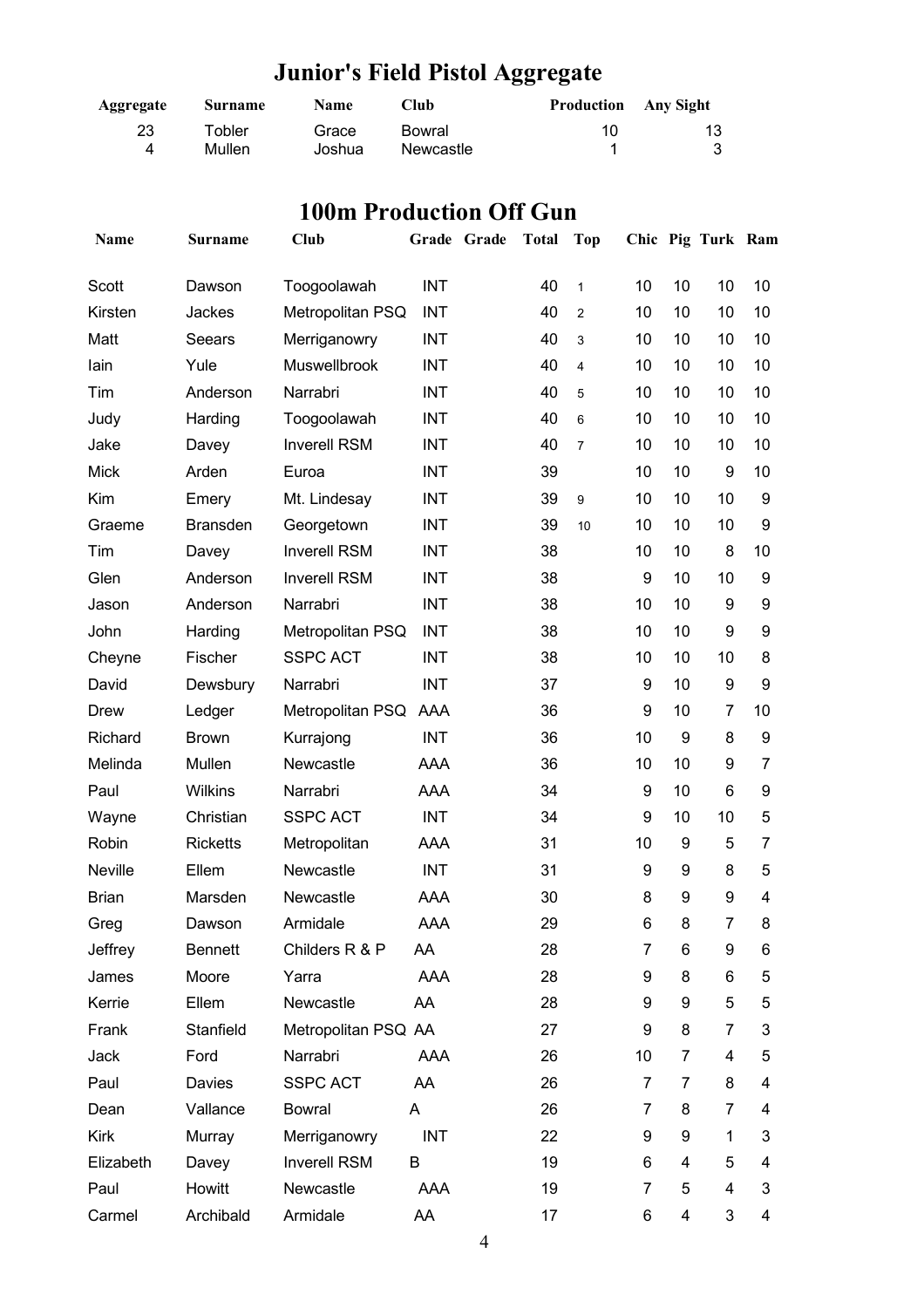| Peter  | Carter | Bowral    | в | 16 | 3  | 6            | 2   | - 5 |
|--------|--------|-----------|---|----|----|--------------|-----|-----|
| Grace  | Tobler | Bowral    | В | 14 |    | $\Delta$     |     |     |
| Mary   | Tobler | Bowral    | в | 13 | 9  |              | - 3 | - 0 |
| Joshua | Mullen | Newcastle | В | 10 | 3  | 4            |     |     |
| Annie  | Tobler | Bowral    | в |    | 1. | $\mathbf{b}$ |     |     |

### **100m Revolver Off Gun**

| Name         | Surname         | Club                 |            | Grade Grade | <b>Total</b> | <b>Top</b>     |    |                | Chic Pig Turk Ram |                |
|--------------|-----------------|----------------------|------------|-------------|--------------|----------------|----|----------------|-------------------|----------------|
| Glen         | Anderson        | <b>Inverell RSM</b>  | <b>INT</b> |             | 39           | $\mathbf{1}$   | 10 | 10             | 10                | 9              |
| Scott        | Dawson          | Toogoolawah          | <b>INT</b> |             | 39           | $\overline{2}$ | 10 | 10             | 9                 | 10             |
| lain         | Yule            | Muswellbrook         | <b>INT</b> |             | 39           | 3              | 10 | 10             | 10                | 9              |
| Scott        | Dawson          | Toogoolawah          | <b>INT</b> |             | 39           | $\overline{2}$ | 10 | 10             | 9                 | 10             |
| Kim          | Emery           | Mt. Lindesay         | <b>INT</b> |             | 39           | $\overline{4}$ | 10 | 10             | 10                | 9              |
| Matt         | Seears          | Merriganowry         | <b>INT</b> |             | 38           |                | 10 | 10             | 8                 | 10             |
| <b>Mick</b>  | Arden           | Euroa                | <b>INT</b> |             | 38           |                | 10 | 9              | 10                | 9              |
| Tim          | Anderson        | Narrabri             | <b>INT</b> |             | 38           |                | 10 | 10             | 9                 | 9              |
| Graeme       | <b>Bransden</b> | Georgetown           | <b>INT</b> |             | 37           |                | 10 | 10             | 8                 | 9              |
| Cheyne       | Fischer         | <b>SSPC ACT</b>      | <b>INT</b> |             | 36           |                | 10 | 10             | 8                 | 8              |
| Kirsten      | Jackes          | Metropolitan PSQ     | AAA        |             | 36           |                | 10 | 10             | 9                 | 7              |
| Judy         | Harding         | Toogoolawah          | <b>INT</b> |             | 35           |                | 8  | 10             | 8                 | 9              |
| Tim          | Davey           | <b>Inverell RSM</b>  | <b>INT</b> |             | 35           |                | 10 | 10             | 6                 | 9              |
| Richard      | <b>Brown</b>    | Kurrajong            | <b>INT</b> |             | 35           |                | 10 | 9              | 8                 | 8              |
| <b>Drew</b>  | Ledger          | Metropolitan PSQ AAA |            |             | 34           |                | 10 | 9              | 6                 | 9              |
| Frank        | Stanfield       | Metropolitan PSQ AAA |            |             | 33           |                | 9  | 9              | 8                 | 7              |
| Jason        | Anderson        | Narrabri             | AAA        |             | 33           |                | 10 | 10             | 6                 | 7              |
| Lou          | Forner          | <b>SSPC ACT</b>      | <b>INT</b> |             | 32           |                | 8  | 10             | 6                 | 8              |
| Jack         | Ford            | Narrabri             | AAA        |             | 32           |                | 10 | 8              | 6                 | 8              |
| John         | Harding         | Metropolitan PSQ     | <b>INT</b> |             | 32           |                | 8  | 10             | 7                 | 7              |
| Neville      | Ellem           | Newcastle            | <b>AAA</b> |             | 31           |                | 9  | $\overline{7}$ | 7                 | 8              |
| James        | Moore           | Yarra                | AA         |             | 30           |                | 9  | 7              | 6                 | 8              |
| Paul         | Wilkins         | Narrabri             | <b>AAA</b> |             | 29           |                | 9  | 8              | 5                 | 7              |
| Wayne        | Christian       | <b>SSPC ACT</b>      | <b>INT</b> |             | 29           |                | 10 | $\overline{7}$ | 5                 | 7              |
| Greg         | Dawson          | Armidale             | AA         |             | 29           |                | 10 | 8              | 6                 | 5              |
| Kerrie       | Ellem           | Newcastle            | AA         |             | 28           |                | 7  | 7              | 5                 | 9              |
| Jake         | Davey           | <b>Inverell RSM</b>  | AAA        |             | 28           |                | 10 | 7              | 9                 | 2              |
| Robin        | <b>Ricketts</b> | Metropolitan         | AA         |             | 27           |                | 9  | 7              | 6                 | 5              |
| David        | Dewsbury        | Narrabri             | <b>INT</b> |             | 26           |                | 9  | 6              | 6                 | 5              |
| Paul         | Davies          | <b>SSPC ACT</b>      | AA         |             | 25           |                | 9  | 8              | 3                 | 5              |
| Jeffrey      | <b>Bennett</b>  | Childers R & P       | AA         |             | 25           |                | 8  | 8              | 5                 | 4              |
| Paul         | Howitt          | Newcastle            | AA         |             | 25           |                | 8  | 8              | 5                 | 4              |
| <b>Brian</b> | Marsden         | Newcastle            | AA         |             | 25           |                | 8  | 9              | 5                 | 3              |
| Carmel       | Archibald       | Armidale             | AA         |             | 23           |                | 9  | 4              | 6                 | 4              |
| Melinda      | Mullen          | Newcastle            | AAA        |             | 22           |                | 8  | 9              | 3                 | $\overline{c}$ |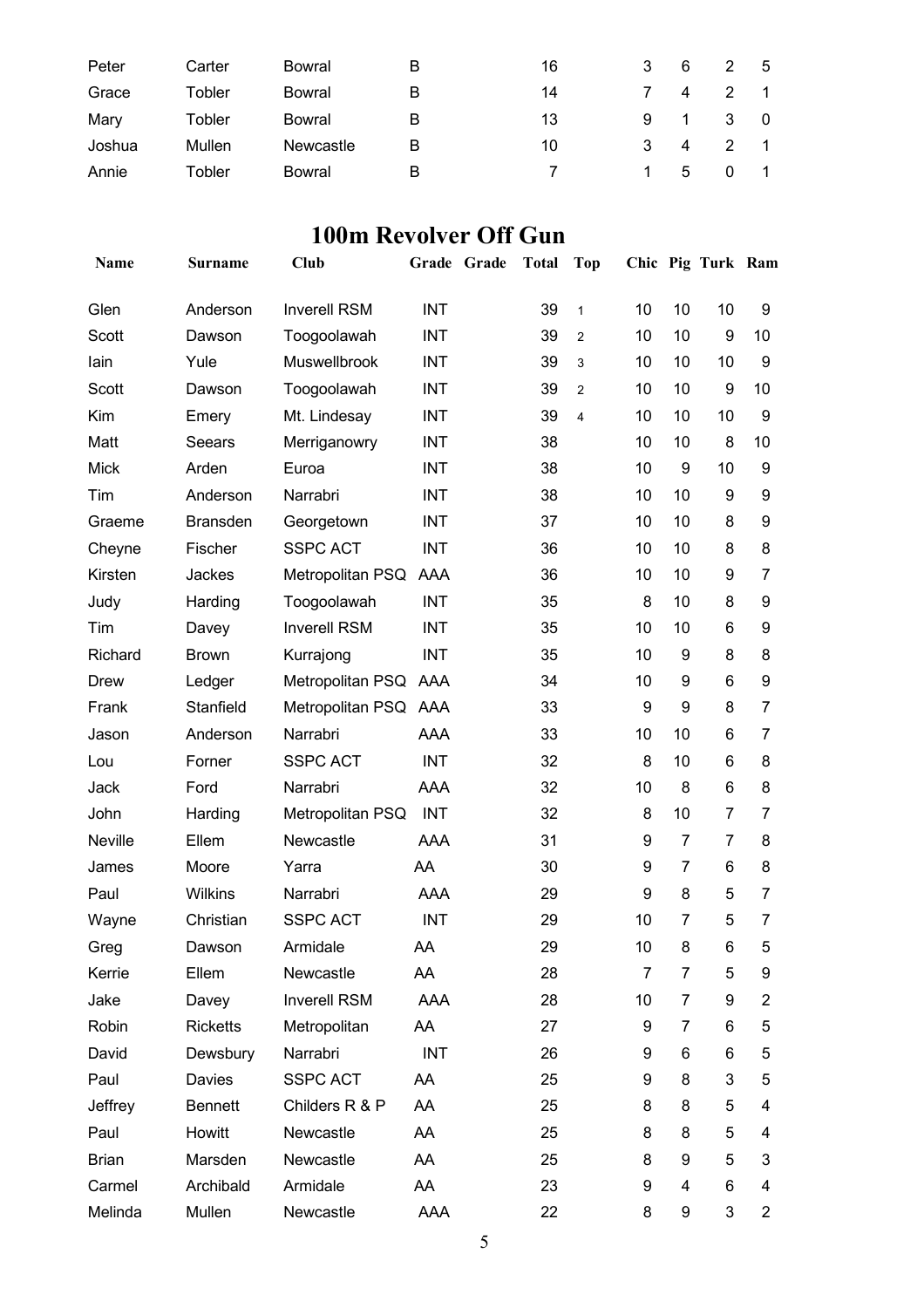| Murray   | Merriganowry        | AAA | 19 | 5 | 6 |          |                |
|----------|---------------------|-----|----|---|---|----------|----------------|
| Vallance | Bowral              | A   | 19 |   |   | 3        | 2              |
| Davey    | <b>Inverell RSM</b> | B   | 17 | 5 | 5 | 3        | 4              |
| Tobler   | Bowral              | B   | 16 | 6 | 3 | 5        | -2             |
| Tobler   | Bowral              | B   | 13 | 3 | 4 |          | $\overline{5}$ |
| Mullen   | Newcastle           | B   | 12 | 4 | 4 |          | 3              |
| Carter   | Bowral              | в   | 11 | 4 | 6 | 1        | $\Omega$       |
| Tobler   | Bowral              | B   | 3  |   | 0 | $\Omega$ | 2              |
|          |                     |     |    |   |   |          |                |

## **100m Standing Off Gun**

| Name         | <b>Surname</b>  | <b>Club</b>         |            | Grade Grade | <b>Total</b> | <b>Top</b>     |                |                          | Chic Pig Turk Ram |                |
|--------------|-----------------|---------------------|------------|-------------|--------------|----------------|----------------|--------------------------|-------------------|----------------|
| Matt         | Seears          | Merriganowry        | <b>INT</b> |             | 29           | $\mathbf{1}$   | 6              | 10                       | 8                 | 5              |
| David        | Dewsbury        | Narrabri            | <b>INT</b> |             | 29           | $\overline{2}$ | 8              | $\boldsymbol{9}$         | 5                 | 7              |
| Tim          | Davey           | <b>Inverell RSM</b> | <b>INT</b> |             | 29           | 3              | 10             | 9                        | 5                 | 5              |
| Wayne        | Christian       | <b>SSPC ACT</b>     | AAA        |             | 28           |                | 9              | 9                        | $\overline{4}$    | 6              |
| Melinda      | Mullen          | Newcastle           | <b>INT</b> |             | 27           |                | 8              | 9                        | 5                 | 5              |
| Glen         | Anderson        | <b>Inverell RSM</b> | <b>INT</b> |             | 27           |                | 9              | 8                        | 5                 | 5              |
| Graeme       | <b>Bransden</b> | Georgetown          | <b>INT</b> |             | 26           |                | 8              | 8                        | $\overline{4}$    | 6              |
| Kim          | Emery           | Mt. Lindesay        | <b>INT</b> |             | 25           |                | 9              | $\overline{7}$           | $\overline{4}$    | 5              |
| Jake         | Davey           | <b>Inverell RSM</b> | <b>INT</b> |             | 25           |                | 8              | 9                        | 5                 | 3              |
| Scott        | Dawson          | Toogoolawah         | <b>INT</b> |             | 24           |                | 9              | 5                        | $\overline{4}$    | 6              |
| Judy         | Harding         | Toogoolawah         | <b>INT</b> |             | 24           |                | 8              | $\overline{7}$           | 5                 | 4              |
| Tim          | Anderson        | Narrabri            | <b>INT</b> |             | 24           |                | 9              | 6                        | 5                 | 4              |
| Kirk         | Murray          | Merriganowry        | AAA        |             | 22           |                | $\overline{7}$ | 6                        | $\overline{7}$    | $\overline{2}$ |
| Annie        | Tobler          | <b>Bowral</b>       | A          |             | 21           |                | 4              | 8                        | 5                 | 4              |
| lain         | Yule            | Muswellbrook        | <b>INT</b> |             | 21           |                | 7              | 8                        | 5                 | 1              |
| <b>Mick</b>  | Arden           | Euroa               | AAA        |             | 20           |                | 5              | $\overline{7}$           | $\overline{4}$    | 4              |
| <b>Brian</b> | Marsden         | Newcastle           | AAA        |             | 20           |                | 7              | $\overline{7}$           | 3                 | 3              |
| John         | Harding         | Metropolitan PSQ    | <b>INT</b> |             | 19           |                | 6              | 6                        | 3                 | 4              |
| Greg         | Dawson          | Armidale            | AAA        |             | 19           |                | 7              | 5                        | 3                 | 4              |
| Jason        | Anderson        | Narrabri            | <b>AAA</b> |             | 19           |                | 9              | 5                        | 1                 | 4              |
| Cheyne       | Fischer         | <b>SSPC ACT</b>     | AA         |             | 19           |                | 9              | 4                        | 3                 | 3              |
| Grace        | Tobler          | <b>Bowral</b>       | A          |             | 18           |                | 7              | 3                        | $\overline{2}$    | 6              |
| Carmel       | Archibald       | Armidale            | AA         |             | 17           |                | 7              | $\overline{\mathcal{A}}$ | $\overline{2}$    | 4              |
| Jack         | Ford            | Narrabri            | AA         |             | 17           |                | 7              | 5                        | $\overline{2}$    | 3              |
| Mary         | Tobler          | Bowral              | A          |             | 16           |                | 4              | 5                        | $\overline{2}$    | 5.             |
| Neville      | Ellem           | Newcastle           | AAA        |             | 15           |                | 2              | 5                        | 4                 | 4              |
| <b>Drew</b>  | Ledger          | Metropolitan PSQ AA |            |             | 15           |                | 5              | 3                        | 4                 | 3              |
| Elizabeth    | Davey           | <b>Inverell RSM</b> | A          |             | 15           |                | 4              | 5                        | 3                 | 3              |
| Lou          | Forner          | SSPC ACT            | AAA        |             | 15           |                | 6              | 4                        | 3                 | $\overline{c}$ |
| Richard      | <b>Brown</b>    | Kurrajong           | AA         |             | 14           |                | 5              | $\overline{2}$           | 3                 | 4              |
| Paul         | Howitt          | Newcastle           | AA         |             | 14           |                | 5              | $\overline{\mathbf{4}}$  | $\overline{2}$    | 3              |
| Paul         | Davies          | <b>SSPC ACT</b>     | AA         |             | 14           |                | 4              | 5                        | 3                 | $\overline{c}$ |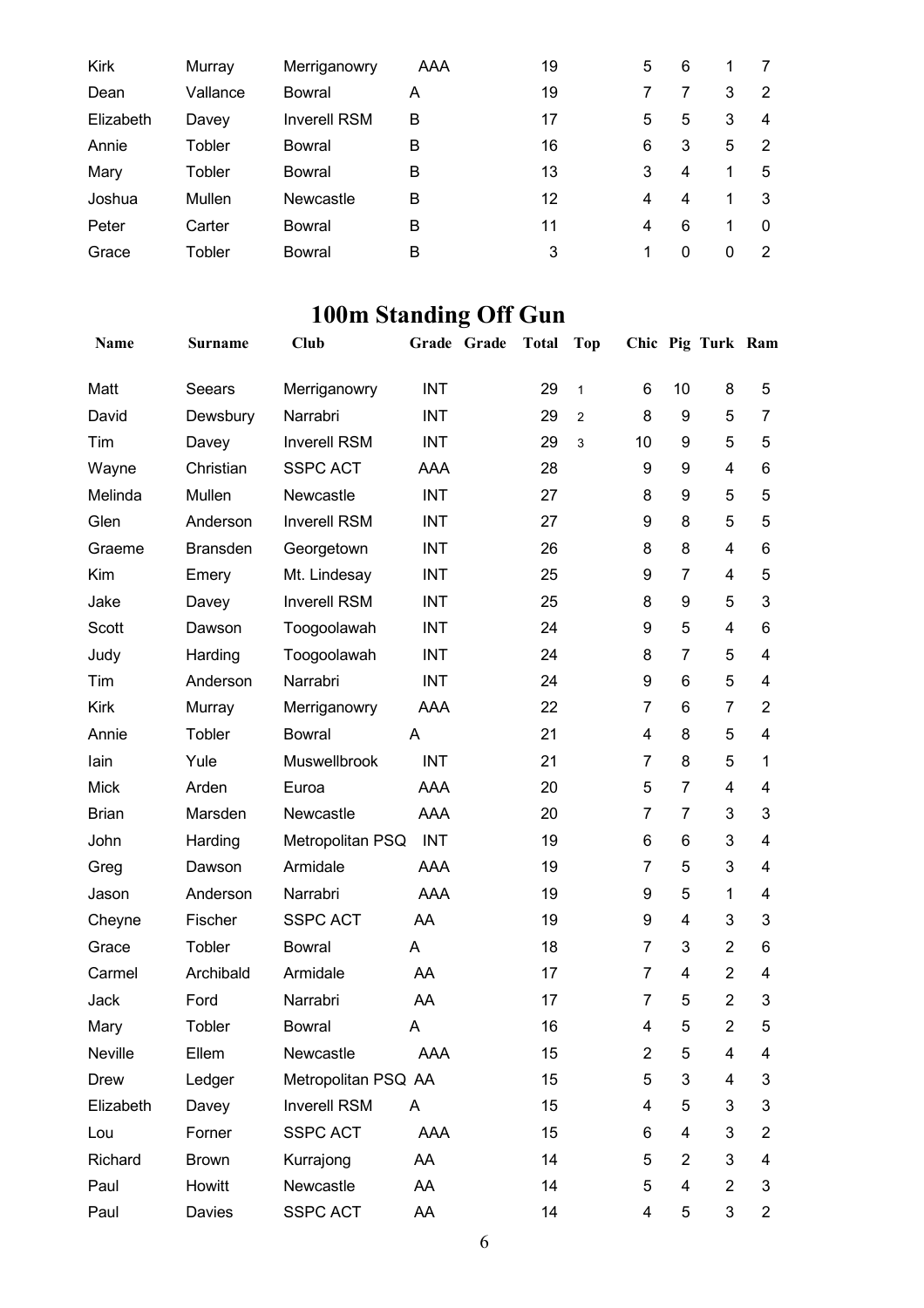| Kirsten | Jackes          | Metropolitan PSQ AAA |    | 14 | 5 | 5 | 3            | $\overline{1}$ |
|---------|-----------------|----------------------|----|----|---|---|--------------|----------------|
| Jeffrey | <b>Bennett</b>  | Childers R & P       | AA | 13 | 4 | 4 | 2            | 3              |
| James   | Moore           | Yarra                | AA | 12 | 5 | 2 | 2            | 3              |
| Frank   | Stanfield       | Metropolitan PSQ AA  |    | 12 | 3 | 6 | 1            | 2              |
| Peter   | Carter          | Bowral               | A  | 10 | 5 | 3 | 1            | $\mathbf 1$    |
| Robin   | <b>Ricketts</b> | Metropolitan         | AA | 9  | 5 | 2 | 1            | $\mathbf 1$    |
| Kerrie  | Ellem           | Newcastle            | AA | 8  | 3 | 4 | 1            | $\Omega$       |
| Joshua  | Mullen          | Newcastle            | A  | 8  | 3 | 5 | $\mathbf{0}$ | $\mathbf{0}$   |
| Paul    | Wilkins         | Narrabri             | AA |    | 2 | 2 | 1            | 2              |
| Dean    | Vallance        | Bowral               | в  | 6  |   | 2 | 1            | 2              |

### **100m Unlimited Off Gun**

| Name        | <b>Surname</b>  | Club                | Grade      | <b>Grade TotalTop Gun Chick</b> |                |                | Pig              | Turk Ram       |                  |
|-------------|-----------------|---------------------|------------|---------------------------------|----------------|----------------|------------------|----------------|------------------|
| Scott       | Dawson          | Toogoolawah         | <b>INT</b> | 39                              | $\mathbf{1}$   | 10             | 10               | 9              | 10               |
| Robin       | <b>Ricketts</b> | Metropolitan        | AAA        | 39                              | $\overline{2}$ | 9              | 10               | 10             | 10               |
| Matt        | Seears          | Merriganowry        | <b>INT</b> | 37                              |                | 9              | 10               | 9              | $\boldsymbol{9}$ |
| <b>Mick</b> | Arden           | Euroa               | AAA        | 36                              |                | 10             | 9                | 8              | $\boldsymbol{9}$ |
| Glen        | Anderson        | <b>Inverell RSM</b> | <b>INT</b> | 36                              |                | 10             | 10               | 8              | 8                |
| lain        | Yule            | Muswellbrook        | AAA        | 35                              | 6              | 10             | 10               | $\overline{7}$ | 8                |
| Jake        | Davey           | <b>Inverell RSM</b> | AAA        | 35                              | $\overline{7}$ | 10             | 10               | $\overline{7}$ | 8                |
| Tim         | Davey           | <b>Inverell RSM</b> | AAA        | 34                              |                | 10             | 10               | 7              | $\overline{7}$   |
| Melinda     | Mullen          | Newcastle           | AA         | 33                              |                | 10             | 9                | 7              | $\overline{7}$   |
| John        | Harding         | Metropolitan        | AAA        | 33                              |                | 10             | 9                | 8              | 6                |
| Wayne       | Christian       | <b>SSPC ACT</b>     | <b>AAA</b> | 32                              |                | 9              | 10               | 5              | 8                |
| Kirsten     | Jackes          | Metropolitan        | <b>INT</b> | 32                              |                | 10             | 9                | 5              | 8                |
| Graeme      | <b>Bransden</b> | Georgetown          | AAA        | 32                              |                | 8              | 9                | 8              | $\overline{7}$   |
| Kim         | Emery           | Mt. Lindesay        | <b>INT</b> | 32                              |                | 9              | 10               | 6              | $\overline{7}$   |
| Jack        | Ford            | Narrabri            | AA         | 32                              |                | 9              | 10               | 6              | $\overline{7}$   |
| Jason       | Anderson        | Narrabri            | AA         | 32                              |                | 9              | 8                | 9              | 6                |
| Richard     | <b>Brown</b>    | Kurrajong           | AAA        | 31                              |                | 8              | 10               | 6              | $\overline{7}$   |
| Tim         | Anderson        | Narrabri            | AAA        | 31                              |                | 10             | $\overline{7}$   | 8              | $\,6\,$          |
| Lou         | Forner          | <b>SSPC ACT</b>     | AA         | 31                              |                | 8              | 10               | 8              | 5                |
| <b>Drew</b> | Ledger          | Metropolitan        | AAA        | 30                              |                | 8              | $\boldsymbol{9}$ | 4              | $\boldsymbol{9}$ |
| Cheyne      | Fischer         | <b>SSPC ACT</b>     | AAA        | 29                              |                | 10             | 7                | 4              | 8                |
| David       | Dewsbury        | Narrabri            | AAA        | 29                              |                | 9              | 8                | 5              | $\overline{7}$   |
| Neville     | Ellem           | Newcastle           | AA         | 26                              |                | 8              | 8                | 6              | 4                |
| Paul        | Wilkins         | Narrabri            | AA         | 24                              |                | $\overline{7}$ | 7                | 5              | 5                |
| Jeffrey     | <b>Bennett</b>  | Childers R & P      | A          | 23                              |                | 6              | 7                | 4              | 6                |
| Kirk        | Murray          | Merriganowry        | AA         | 23                              |                | 8              | 4                | 6              | 5                |
| Greg        | Dawson          | Armidale            | AA         | 23                              |                | 10             | 5                | 4              | 4                |
| Elizabeth   | Davey           | <b>Inverell RSM</b> | B          | 22                              |                | 9              | 8                | 3              | $\overline{c}$   |
| Judy        | Harding         | Toogoolawah         | AAA        | 20                              |                | 6              | 5                | 4              | $\mathbf 5$      |
| Paul        | Howitt          | Newcastle           | AA         | 20                              |                | $\overline{7}$ | 7                | 3              | 3                |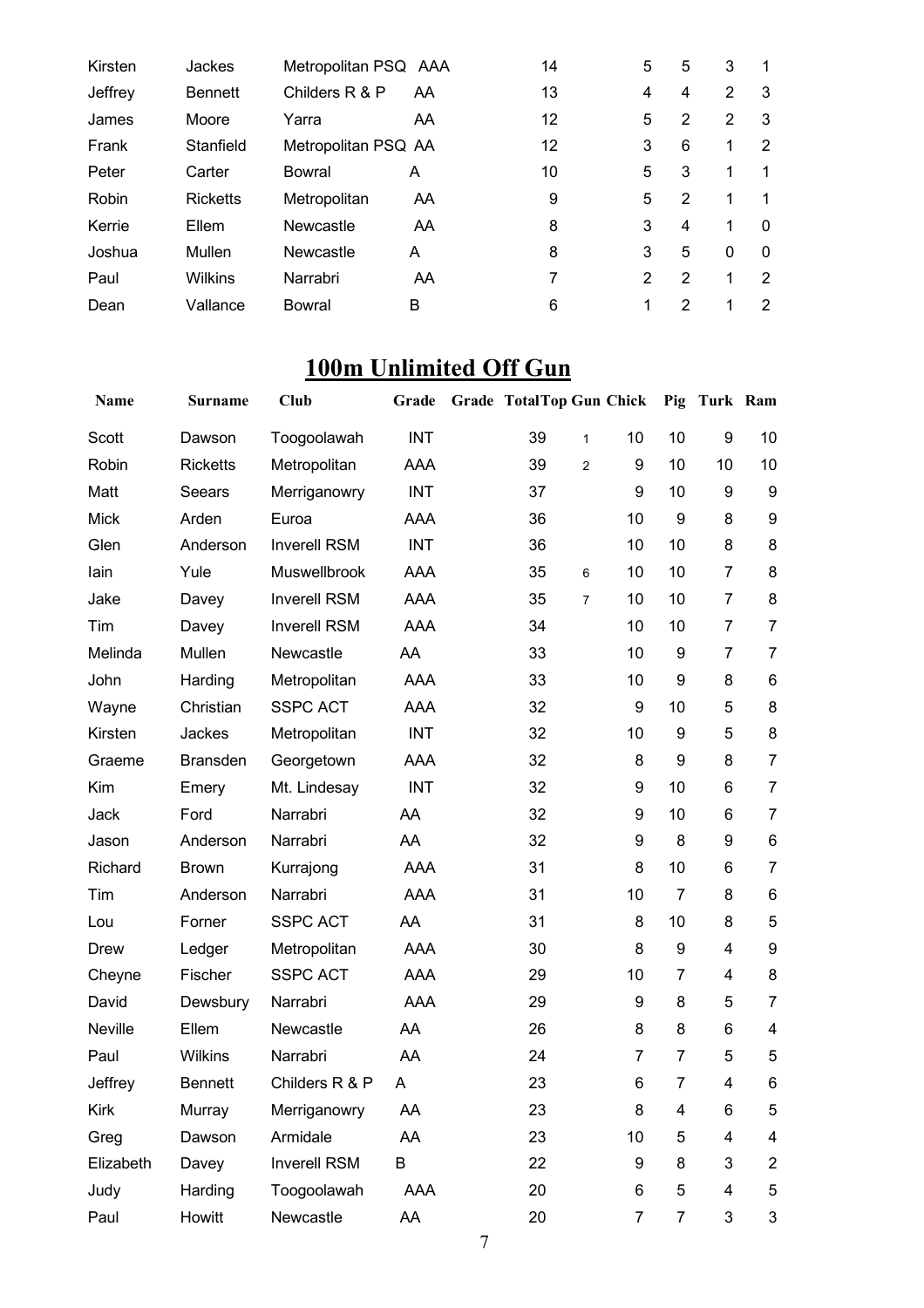| Dean         | Vallance  | Bowral          | B  | 19 | 7              | 5              | 2              | 5              |
|--------------|-----------|-----------------|----|----|----------------|----------------|----------------|----------------|
| James        | Moore     | Yarra           | AA | 18 | 6              | 7              | 2              | 3              |
| Frank        | Stanfield | Metropolitan    | AA | 17 | 5              | 5              | 2              | 5              |
| <b>Brian</b> | Marsden   | Newcastle       | AA | 16 | $\overline{4}$ | 5              | 4              | 3              |
| Kerrie       | Ellem     | Newcastle       | AA | 16 | 7              | 6              | 1              | 2              |
| Annie        | Tobler    | Bowral          | B  | 13 | 3              | 6              | 3              | 1              |
| Carmel       | Archibald | Armidale        | A  | 11 | 6              | 3              | 1              | 1              |
| Peter        | Carter    | Bowral          | B  | 10 | $\overline{4}$ | 3              | $\overline{2}$ | 1              |
| Joshua       | Mullen    | Newcastle       | B  | 9  | $\overline{2}$ | $\overline{4}$ | 1              | $\overline{2}$ |
| Mary         | Tobler    | Bowral          | B  | 7  | 5              | $\overline{2}$ | $\Omega$       | 0              |
| Paul         | Davies    | <b>SSPC ACT</b> | B  | 6  | $\overline{2}$ | $\overline{2}$ | $\Omega$       | $\overline{2}$ |
| Grace        | Tobler    | Bowral          | в  | 2  | $\Omega$       | $\Omega$       | $\Omega$       | 2              |

### **Field Pistol Production Off Gun**

| <b>Name</b>    | Surname         | Club                |            | Grade Grade | <b>Total</b> | Top            |                         |                | Chic Pig Turk Ram |                         |
|----------------|-----------------|---------------------|------------|-------------|--------------|----------------|-------------------------|----------------|-------------------|-------------------------|
| Matt           | Seears          | Merriganowry        | <b>INT</b> |             | 31           | $\mathbf{1}$   | 9                       | 9              | 6                 | 7                       |
| Tim            | Davey           | <b>Inverell RSM</b> | <b>INT</b> |             | 31           | $\overline{2}$ | 9                       | 9              | $\overline{7}$    | 6                       |
| Tim            | Anderson        | Narrabri            | <b>INT</b> |             | 30           | 3              | 8                       | 6              | 8                 | 8                       |
| <b>Mick</b>    | Arden           | Euroa               | <b>INT</b> |             | 30           | $\overline{4}$ | 9                       | 9              | 5                 | $\overline{7}$          |
| Wayne          | Christian       | <b>SSPC ACT</b>     | <b>AAA</b> |             | 29           |                | 9                       | 6              | $\overline{7}$    | 7                       |
| Glen           | Anderson        | <b>Inverell RSM</b> | <b>INT</b> |             | 29           |                | 10                      | 9              | 5                 | 5                       |
| Judy           | Harding         | Toogoolawah         | <b>INT</b> |             | 28           |                | 8                       | 9              | 4                 | $\overline{7}$          |
| lain           | Yule            | Muswellbrook        | <b>INT</b> |             | 28           |                | 9                       | $\overline{7}$ | 6                 | 6                       |
| Jake           | Davey           | <b>Inverell RSM</b> | <b>INT</b> |             | 27           |                | 8                       | 9              | 3                 | 7                       |
| David          | Dewsbury        | Narrabri            | <b>INT</b> |             | 27           |                | 9                       | 6              | 7                 | 5                       |
| Graeme         | <b>Bransden</b> | Georgetown          | <b>INT</b> |             | 26           |                | 8                       | 9              | $\overline{4}$    | 5                       |
| Kim            | Emery           | Mt. Lindesay        | <b>INT</b> |             | 26           |                | 9                       | $\overline{7}$ | 6                 | $\overline{4}$          |
| <b>Kirk</b>    | Murray          | Merriganowry        | <b>AAA</b> |             | 25           |                | 8                       | 10             | $\overline{2}$    | 5                       |
| Scott          | Dawson          | Toogoolawah         | <b>INT</b> |             | 25           |                | $\boldsymbol{9}$        | 8              | 5                 | 3                       |
| Jeffrey        | <b>Bennett</b>  | Childers R & P      | AA         |             | 24           |                | $\overline{7}$          | 6              | 5                 | $6\phantom{1}$          |
| Jason          | Anderson        | Narrabri            | <b>AAA</b> |             | 23           |                | 9                       | 5              | $\overline{4}$    | 5                       |
| Paul           | Howitt          | Newcastle           | AAA        |             | 23           |                | 9                       | 6              | 3                 | 5                       |
| John           | Harding         | Metropolitan PSQ    | <b>INT</b> |             | 23           |                | 9                       | 8              | $\overline{2}$    | $\overline{\mathbf{4}}$ |
| <b>Neville</b> | Ellem           | Newcastle           | AAA        |             | 23           |                | 9                       | 6              | 5                 | 3                       |
| Frank          | Stanfield       | Metropolitan PSQ    | AAA        |             | 22           |                | $\overline{7}$          | 5              | 6                 | $\overline{\mathbf{4}}$ |
| Greg           | Dawson          | Armidale            | <b>AAA</b> |             | 22           |                | $6\phantom{1}$          | 8              | 5                 | 3                       |
| Jack           | Ford            | Narrabri            | <b>AAA</b> |             | 19           |                | $\overline{7}$          | 3              | $\overline{4}$    | 5                       |
| James          | Moore           | Yarra               | <b>AAA</b> |             | 18           |                | $\overline{4}$          | $\overline{7}$ | 3                 | $\overline{4}$          |
| Carmel         | Archibald       | Armidale            | AA         |             | 17           |                | 5                       | 5              | 4                 | 3                       |
| Drew           | Ledger          | Metropolitan PSQ AA |            |             | 16           |                | $\overline{\mathbf{4}}$ | $\overline{7}$ | $\overline{2}$    | 3                       |
| Cheyne         | Fischer         | <b>SSPC ACT</b>     | <b>AAA</b> |             | 16           |                | $\overline{7}$          | 5              | $\mathbf{1}$      | 3                       |
| <b>Brian</b>   | Marsden         | Newcastle           | <b>AAA</b> |             | 16           |                | 4                       | 5              | 5                 | $\overline{2}$          |
| Richard        | <b>Brown</b>    | Kurrajong           | AA         |             | 15           |                | 5                       | 5              | 3                 | $\overline{2}$          |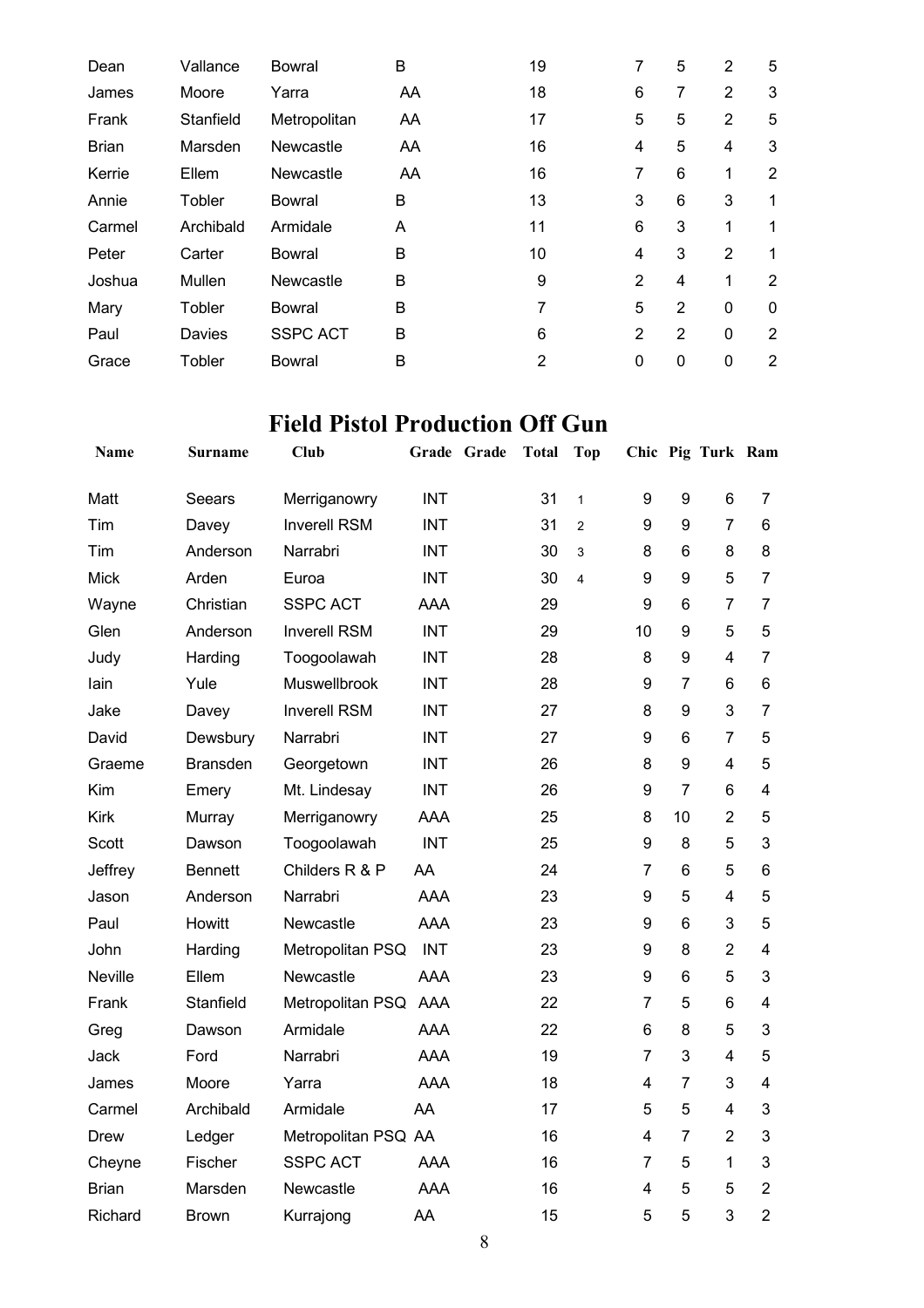| Kerrie  | Ellem    | Newcastle            | AA  | 15 | 6 | 4 | 3        | 2              |
|---------|----------|----------------------|-----|----|---|---|----------|----------------|
| Kirsten | Jackes   | Metropolitan PSQ AAA |     | 14 | 5 | 3 |          | 5              |
| Melinda | Mullen   | <b>Newcastle</b>     | AAA | 14 | 5 | 4 | 4        | -1             |
| Paul    | Wilkins  | Narrabri             | AA  | 12 | 5 | 4 | 1.       | $\mathcal{P}$  |
| Grace   | Tobler   | Bowral               | в   | 10 | 3 | 5 |          | -1             |
| Lou     | Forner   | <b>SSPC ACT</b>      | AAA | 8  | 3 | 4 | $\Omega$ | -1             |
| Dean    | Vallance | Bowral               | в   | 3  | 2 | 0 |          | $\Omega$       |
| Joshua  | Mullen   | Newcastle            | в   |    | 0 | 0 | 0        | $\overline{1}$ |
|         |          |                      |     |    |   |   |          |                |

# **Field Pistol Any Sight Off Gun**

| Name         | <b>Surname</b>  | <b>Club</b>          |            | Grade Grade | <b>Total</b> | <b>Top</b>     |                         |                  | Chic Pig Turk Ram |                |
|--------------|-----------------|----------------------|------------|-------------|--------------|----------------|-------------------------|------------------|-------------------|----------------|
| Scott        | Dawson          | Toogoolawah          | AAA        |             | 34           |                | 10                      | 9                | 9                 | 6              |
| Kim          | Emery           | Mt. Lindesay         | <b>INT</b> |             | 33           | $\overline{2}$ | 9                       | $\overline{7}$   | 9                 | 8              |
| Jake         | Davey           | <b>Inverell RSM</b>  | <b>AAA</b> |             | 33           | 3              | 9                       | 10               | 6                 | 8              |
| Matt         | Seears          | Merriganowry         | <b>INT</b> |             | 32           |                | 10                      | 8                | 6                 | 8              |
| Tim          | Davey           | <b>Inverell RSM</b>  | <b>INT</b> |             | 32           |                | 10                      | 7                | 8                 | 7              |
| Glen         | Anderson        | <b>Inverell RSM</b>  | <b>INT</b> |             | 32           |                | 10                      | 8                | 9                 | 5              |
| lain         | Yule            | Muswellbrook         | <b>INT</b> |             | 31           |                | 10                      | 8                | 8                 | 5              |
| Tim          | Anderson        | Narrabri             | AAA        |             | 29           |                | 9                       | 8                | $\overline{7}$    | 5              |
| John         | Harding         | Metropolitan PSQ     | AAA        |             | 28           |                | 9                       | 7                | 6                 | 6              |
| Greg         | Dawson          | Armidale             | AAA        |             | 28           |                | 10                      | 6                | $\overline{7}$    | 5              |
| Graeme       | <b>Bransden</b> | Georgetown           | <b>INT</b> |             | 27           |                | 8                       | 9                | 4                 | 6              |
| <b>Brian</b> | Marsden         | Newcastle            | AAA        |             | 27           |                | 8                       | 9                | 5                 | 5              |
| Melinda      | Mullen          | Newcastle            | AAA        |             | 26           |                | 10                      | 9                | $\overline{2}$    | 5              |
| Judy         | Harding         | Toogoolawah          | AAA        |             | 26           |                | 9                       | 9                | $\overline{4}$    | 4              |
| <b>Mick</b>  | Arden           | Euroa                | AAA        |             | 25           |                | 8                       | 6                | 6                 | 5              |
| <b>Kirk</b>  | Murray          | Merriganowry         | AA         |             | 24           |                | 6                       | $\boldsymbol{9}$ | $\overline{4}$    | 5              |
| Jason        | Anderson        | Narrabri             | AA         |             | 23           |                | 8                       | 7                | $\overline{2}$    | 6              |
| Cheyne       | Fischer         | <b>SSPC ACT</b>      | AA         |             | 23           |                | 8                       | 8                | 4                 | 3              |
| Wayne        | Christian       | <b>SSPC ACT</b>      | <b>AAA</b> |             | 23           |                | 9                       | 7                | 5                 | $\overline{2}$ |
| Robin        | <b>Ricketts</b> | Metropolitan         | A          |             | 22           |                | 8                       | 6                | $\overline{4}$    | 4              |
| Kirsten      | Jackes          | Metropolitan PSQ AA  |            |             | 20           |                | 6                       | 6                | $\overline{2}$    | 6              |
| Carmel       | Archibald       | Armidale             | AA         |             | 20           |                | 5                       | 4                | 6                 | 5              |
| Jack         | Ford            | Narrabri             | Α          |             | 19           |                | 6                       | $\overline{7}$   | 1                 | 5              |
| Jeffrey      | <b>Bennett</b>  | Childers R & P       | AA         |             | 19           |                | $\overline{7}$          | $\overline{4}$   | $\overline{4}$    | 4              |
| Frank        | Stanfield       | Metropolitan PSQ AAA |            |             | 19           |                | 7                       | 4                | 6                 | $\overline{2}$ |
| Richard      | <b>Brown</b>    | Kurrajong            | AA         |             | 18           |                | 7                       | 6                | 3                 | 2              |
| <b>Drew</b>  | Ledger          | Metropolitan PSQ AA  |            |             | 17           |                | $\overline{2}$          | 7                | 3                 | 5              |
| Paul         | Howitt          | Newcastle            | A          |             | 17           |                | 6                       | 6                | 3                 | $\overline{2}$ |
| James        | Moore           | Yarra                | AA         |             | 16           |                | 5                       | $\overline{2}$   | $\overline{2}$    | 7              |
| Kerrie       | Ellem           | Newcastle            | A          |             | 16           |                | $\overline{\mathbf{4}}$ | 5                | 3                 | 4              |
| Grace        | Tobler          | <b>Bowral</b>        | B          |             | 13           |                | 4                       | $\overline{2}$   | 4                 | 3              |
| Lou          | Forner          | <b>SSPC ACT</b>      | AAA        |             | 11           |                | 8                       | $\mathbf{1}$     | 0                 | $\overline{c}$ |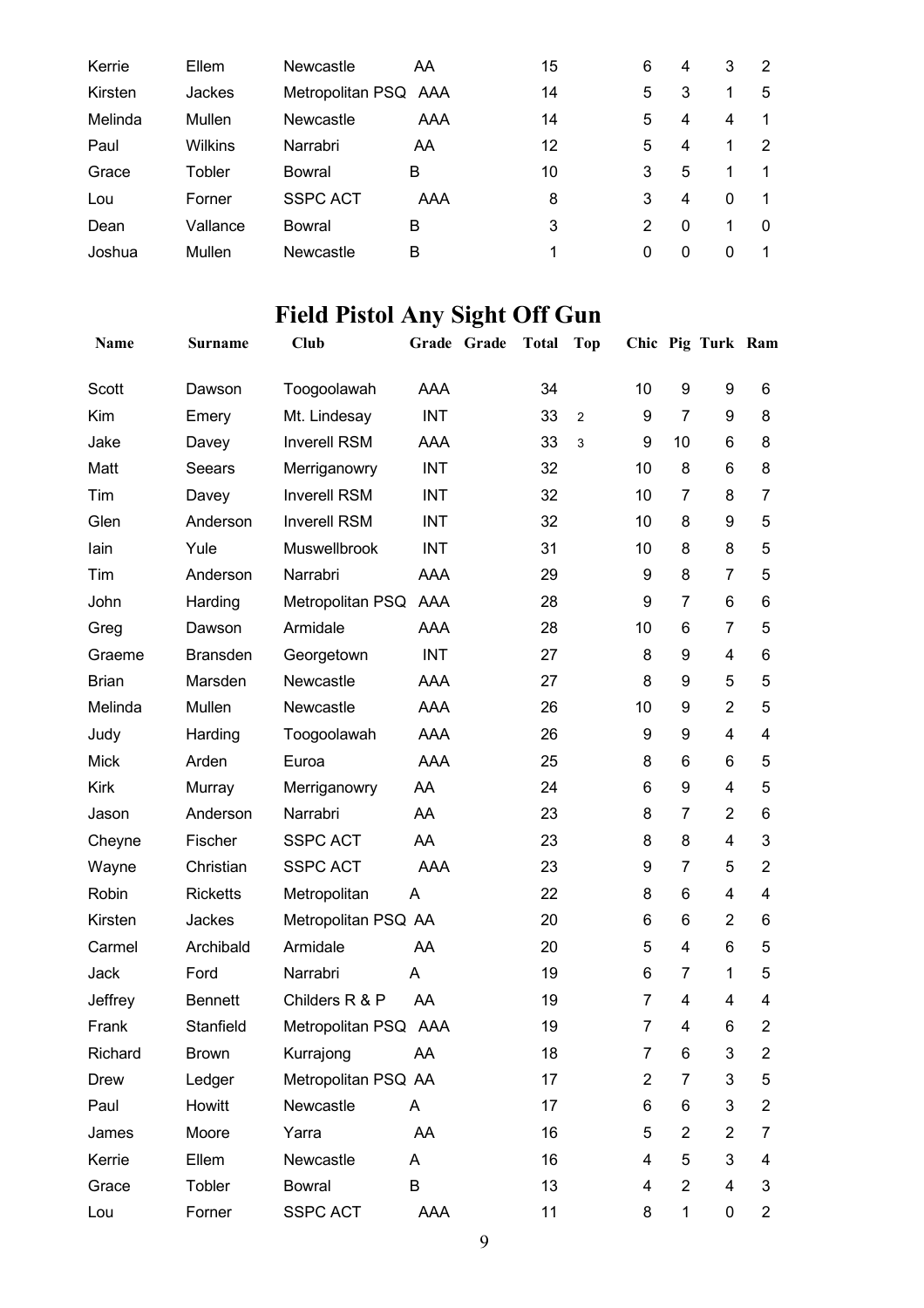| <b>Neville</b> | Ellem    | Newcastle | AA |               | 5 5 0 1 |  |
|----------------|----------|-----------|----|---------------|---------|--|
| Dean           | Vallance | Bowral    | R  | -3.           | 2 0 0 1 |  |
| Joshua         | Mullen   | Newcastle | R  | $\mathcal{R}$ | 1 1 1 0 |  |

|  |  |  |  |  | <b>100m Production Open Teams</b> |
|--|--|--|--|--|-----------------------------------|
|--|--|--|--|--|-----------------------------------|

| Name                  | <b>Surname</b> | <b>Total</b>             | Chick            | Pig | <b>Turk</b> | Ram |
|-----------------------|----------------|--------------------------|------------------|-----|-------------|-----|
| Score                 | 80             |                          |                  |     |             |     |
| Team                  | <b>QLD</b>     |                          |                  |     |             |     |
| Team TieBreak Placing |                |                          |                  |     |             |     |
| Scott                 | Dawson         | 40                       | 10               | 10  | 10          | 10  |
| Kirsten               | Jackes         | 40                       | 10               | 10  | 10          | 10  |
|                       |                | <b>Team Animal Count</b> | 20               | 20  | 20          | 20  |
| Score                 | 78             |                          |                  |     |             |     |
| Team                  | <b>NSW</b>     |                          |                  |     |             |     |
| Team TieBreak Placing |                |                          |                  |     |             |     |
| Matt                  | Seears         | 40                       | 10               | 10  | 10          | 10  |
| Glen                  | Anderson       | 38                       | $\boldsymbol{9}$ | 10  | 10          | 9   |
|                       |                | <b>Team Animal Count</b> | 19               | 20  | 20          | 19  |
| Score                 | 72             |                          |                  |     |             |     |
| Team                  | <b>ACT</b>     |                          |                  |     |             |     |
| Team TieBreak Placing |                |                          |                  |     |             |     |
| Cheyne                | Fischer        | 38                       | 10               | 10  | 10          | 8   |
| Wayne                 | Christian      | 34                       | 9                | 10  | 10          | 5   |
|                       |                | <b>Team Animal Count</b> | 19               | 20  | 20          | 13  |
| Score                 | 67             |                          |                  |     |             |     |
| Team                  | <b>VIC</b>     |                          |                  |     |             |     |
| Team TieBreak Placing |                |                          |                  |     |             |     |
| <b>Mick</b>           | Arden          | 39                       | 10               | 10  | 9           | 10  |
| James                 | Moore          | 28                       | 9                | 8   | 6           | 5   |
|                       |                | <b>Team Animal Count</b> | 19               | 18  | 15          | 15  |

### **100m Revolver Open Teams**

| Name                  | <b>Surname</b> | <b>Total</b>             | <b>Chick</b> | Pig | Turk | Ram |
|-----------------------|----------------|--------------------------|--------------|-----|------|-----|
| Score                 | 77             |                          |              |     |      |     |
| Team                  | <b>NSW</b>     |                          |              |     |      |     |
| Team TieBreak Placing |                |                          |              |     |      |     |
| Glen                  | Anderson       | 39                       | 10           | 10  | 10   | 9   |
| Matt                  | Seears         | 38                       | 10           | 10  | 8    | 10  |
|                       |                | <b>Team Animal Count</b> | 20           | 20  | 18   | 19  |
| Score                 | 75             |                          |              |     |      |     |
| Team                  | QLD            |                          |              |     |      |     |
| Team TieBreak Placing |                |                          |              |     |      |     |
| Scott                 | Dawson         | 39                       | 10           | 10  | 9    | 10  |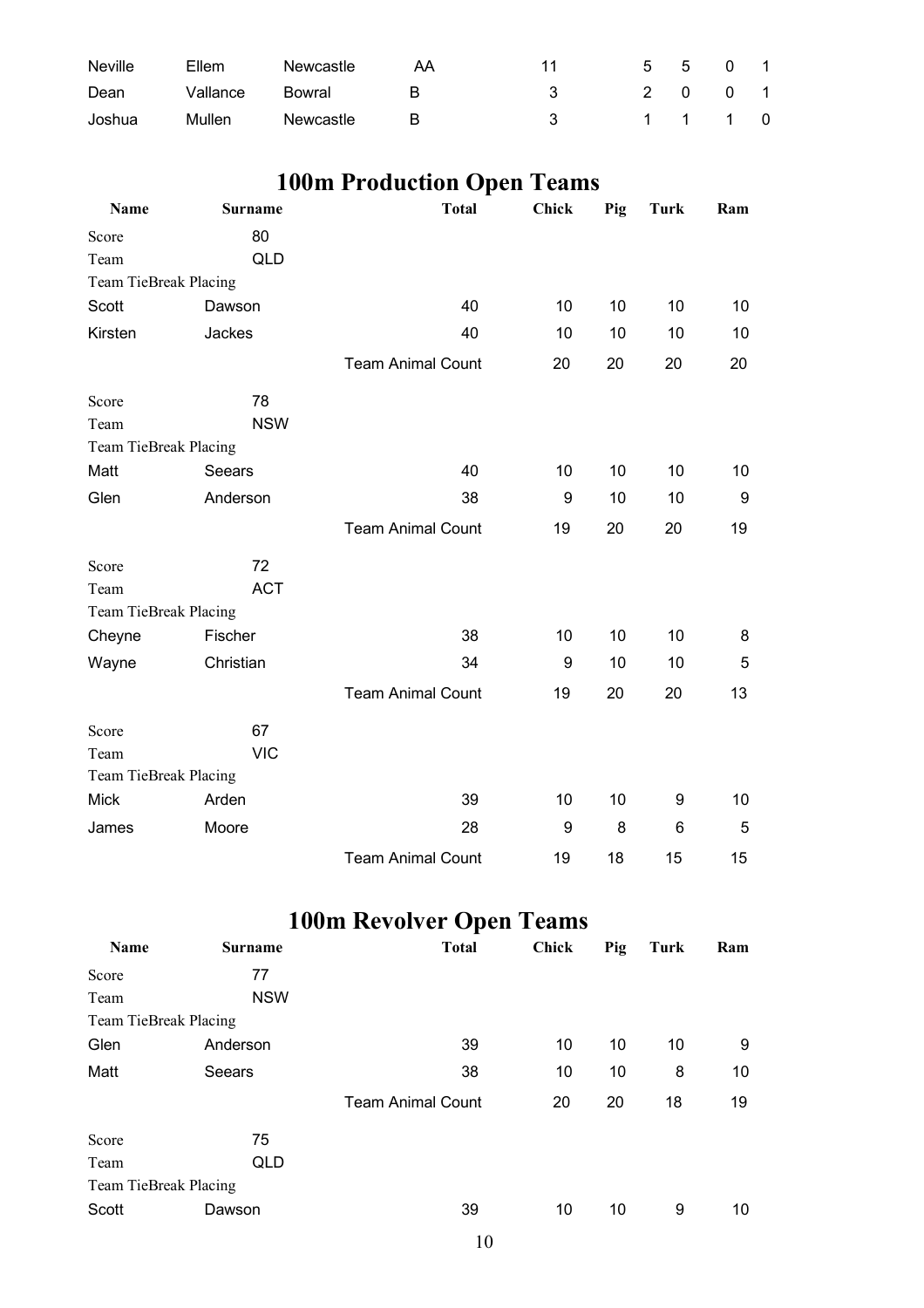| Kirsten               | Jackes     | 36                       | 10 | 10 | 9  | 7  |
|-----------------------|------------|--------------------------|----|----|----|----|
|                       |            | <b>Team Animal Count</b> | 20 | 20 | 18 | 17 |
| Score                 | 68         |                          |    |    |    |    |
| Team                  | <b>VIC</b> |                          |    |    |    |    |
| Team TieBreak Placing |            |                          |    |    |    |    |
| <b>Mick</b>           | Arden      | 38                       | 10 | 9  | 10 | 9  |
| James                 | Moore      | 30                       | 9  | 7  | 6  | 8  |
|                       |            | <b>Team Animal Count</b> | 19 | 16 | 16 | 17 |
| Score                 | 65         |                          |    |    |    |    |
| Team                  | <b>ACT</b> |                          |    |    |    |    |
| Team TieBreak Placing |            |                          |    |    |    |    |
| Cheyne                | Fischer    | 36                       | 10 | 10 | 8  | 8  |
| Wayne                 | Christian  | 29                       | 10 | 7  | 5  | 7  |
|                       |            | <b>Team Animal Count</b> | 20 | 17 | 13 | 15 |

## **100m Standing Open Teams**

| <b>Name</b>           | <b>Surname</b> | <b>Total</b>             | Chick | Pig            | <b>Turk</b>    | Ram            |
|-----------------------|----------------|--------------------------|-------|----------------|----------------|----------------|
| Score                 | 56             |                          |       |                |                |                |
| Team                  | <b>NSW</b>     |                          |       |                |                |                |
| Team TieBreak Placing |                |                          |       |                |                |                |
| Matt                  | Seears         | 29                       | 6     | 10             | 8              | 5              |
| Glen                  | Anderson       | 27                       | 9     | 8              | 5              | 5              |
|                       |                | <b>Team Animal Count</b> | 15    | 18             | 13             | 10             |
| Score                 | 47             |                          |       |                |                |                |
| Team                  | <b>ACT</b>     |                          |       |                |                |                |
| Team TieBreak Placing |                |                          |       |                |                |                |
| Wayne                 | Christian      | 28                       | 9     | 9              | 4              | 6              |
| Cheyne                | Fischer        | 19                       | 9     | $\overline{4}$ | 3              | 3              |
|                       |                | <b>Team Animal Count</b> | 18    | 13             | $\overline{7}$ | 9              |
| Score                 | 38             |                          |       |                |                |                |
| Team                  | <b>QLD</b>     |                          |       |                |                |                |
| Team TieBreak Placing |                |                          |       |                |                |                |
| Scott                 | Dawson         | 24                       | 9     | 5              | 4              | 6              |
| Kirsten               | Jackes         | 14                       | 5     | 5              | 3              | $\mathbf 1$    |
|                       |                | <b>Team Animal Count</b> | 14    | 10             | $\overline{7}$ | $\overline{7}$ |
| Score                 | 32             |                          |       |                |                |                |
| Team                  | <b>VIC</b>     |                          |       |                |                |                |
| Team TieBreak Placing |                |                          |       |                |                |                |
| <b>Mick</b>           | Arden          | 20                       | 5     | $\overline{7}$ | 4              | 4              |
| James                 | Moore          | 12                       | 5     | $\overline{2}$ | $\overline{2}$ | 3              |
|                       |                | <b>Team Animal Count</b> | 10    | 9              | 6              | 7              |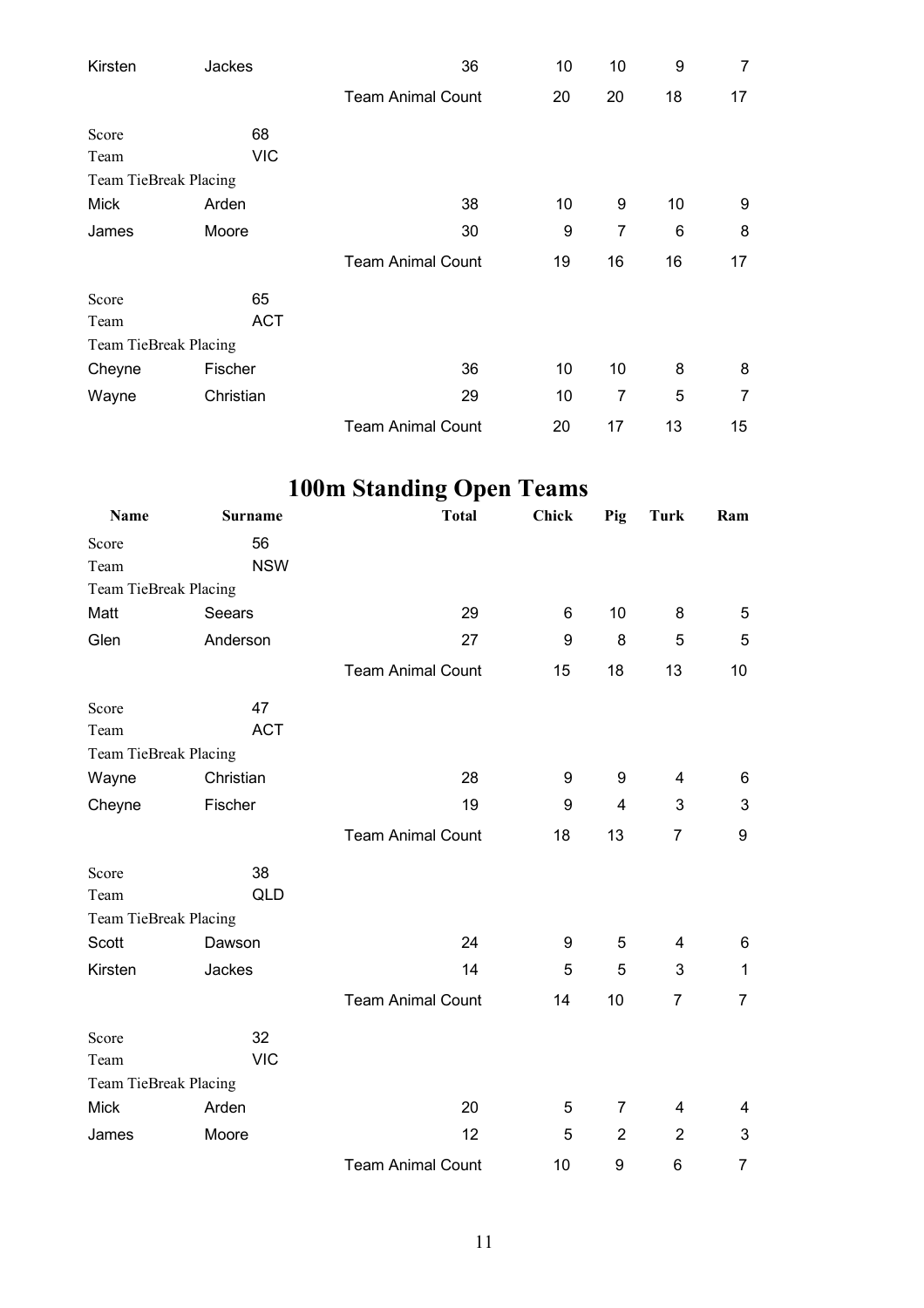|                       |                | <b>100m Unlimited Open Teams</b> |       |     |      |     |  |  |
|-----------------------|----------------|----------------------------------|-------|-----|------|-----|--|--|
| Name                  | <b>Surname</b> | <b>Total</b>                     | Chick | Pig | Turk | Ram |  |  |
| Score                 | 73             |                                  |       |     |      |     |  |  |
| Team                  | <b>NSW</b>     |                                  |       |     |      |     |  |  |
| Team TieBreak Placing |                |                                  |       |     |      |     |  |  |
| Matt                  | Seears         | 37                               | 9     | 10  | 9    | 9   |  |  |
| Glen                  | Anderson       | 36                               | 10    | 10  | 8    | 8   |  |  |
|                       |                | <b>Team Animal Count</b>         | 19    | 20  | 17   | 17  |  |  |
| Score                 | 71             |                                  |       |     |      |     |  |  |
| Team                  | QLD            |                                  |       |     |      |     |  |  |
| Team TieBreak Placing |                |                                  |       |     |      |     |  |  |
| Scott                 | Dawson         | 39                               | 10    | 10  | 9    | 10  |  |  |
| Kirsten               | Jackes         | 32                               | 10    | 9   | 5    | 8   |  |  |
|                       |                | <b>Team Animal Count</b>         | 20    | 19  | 14   | 18  |  |  |
| Score                 | 61             |                                  |       |     |      |     |  |  |
| Team                  | <b>ACT</b>     |                                  |       |     |      |     |  |  |
| Team TieBreak Placing |                |                                  |       |     |      |     |  |  |
| Wayne                 | Christian      | 32                               | 9     | 10  | 5    | 8   |  |  |
| Cheyne                | Fischer        | 29                               | 10    | 7   | 4    | 8   |  |  |
|                       |                | <b>Team Animal Count</b>         | 19    | 17  | 9    | 16  |  |  |

| Score                 | 54         |                          |    |    |    |    |
|-----------------------|------------|--------------------------|----|----|----|----|
| Team                  | <b>VIC</b> |                          |    |    |    |    |
| Team TieBreak Placing |            |                          |    |    |    |    |
| Mick                  | Arden      | 36                       | 10 | 9  | 8  | 9  |
| James                 | Moore      | 18                       | 6  | 7  | 2  | 3  |
|                       |            | <b>Team Animal Count</b> | 16 | 16 | 10 | 12 |

### **Field Pistol Production Open Teams**

| Name                  | <b>Surname</b> | <b>Total</b>             | Chick | Pig | Turk | Ram |
|-----------------------|----------------|--------------------------|-------|-----|------|-----|
| Score                 | 60             |                          |       |     |      |     |
| Team                  | <b>NSW</b>     |                          |       |     |      |     |
| Team TieBreak Placing |                |                          |       |     |      |     |
| Matt                  | Seears         | 31                       | 9     | 9   | 6    | 7   |
| Glen                  | Anderson       | 29                       | 10    | 9   | 5    | 5   |
|                       |                | <b>Team Animal Count</b> | 19    | 18  | 11   | 12  |
| Score                 | 48             |                          |       |     |      |     |
| Team                  | <b>VIC</b>     |                          |       |     |      |     |
| Team TieBreak Placing |                |                          |       |     |      |     |
| <b>Mick</b>           | Arden          | 30                       | 9     | 9   | 5    | 7   |
| James                 | Moore          | 18                       | 4     | 7   | 3    | 4   |
|                       |                | <b>Team Animal Count</b> | 13    | 16  | 8    | 11  |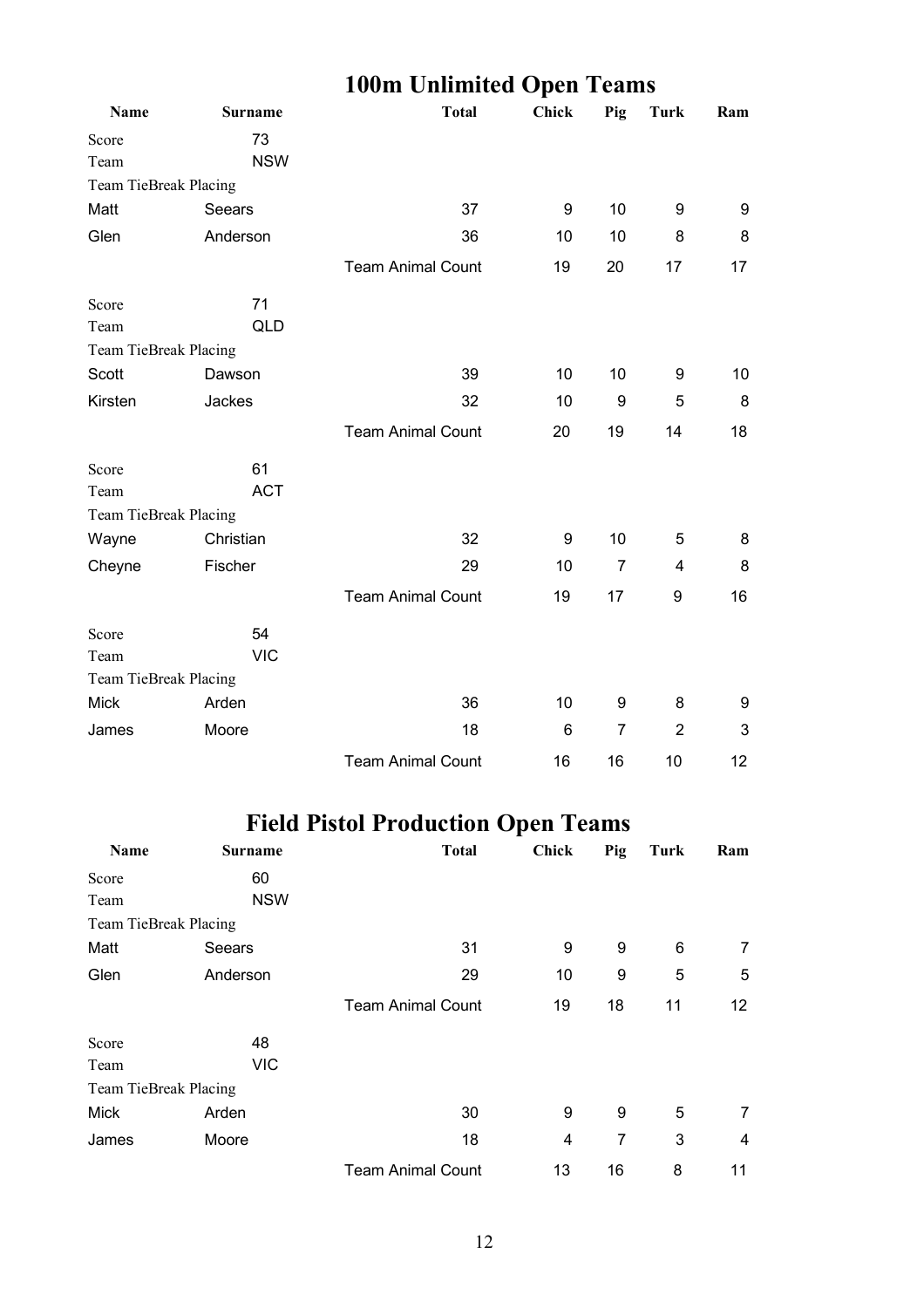| Score                 | 48         |                          |    |    |   |    |
|-----------------------|------------|--------------------------|----|----|---|----|
| Team                  | <b>QLD</b> |                          |    |    |   |    |
| Team TieBreak Placing |            |                          |    |    |   |    |
| Scott                 | Dawson     | 25                       | 9  | 8  | 5 | 3  |
| John                  | Harding    | 23                       | 9  | 8  | 2 | 4  |
|                       |            | <b>Team Animal Count</b> | 18 | 16 | 7 | 7  |
| Score                 | 45         |                          |    |    |   |    |
| Team                  | <b>ACT</b> |                          |    |    |   |    |
| Team TieBreak Placing |            |                          |    |    |   |    |
| Wayne                 | Christian  | 29                       | 9  | 6  | 7 | 7  |
| Cheyne                | Fischer    | 16                       | 7  | 5  | 1 | 3  |
|                       |            | <b>Team Animal Count</b> | 16 | 11 | 8 | 10 |

### **Field Pistol Any Sight Open Teams**

| Name                  | <b>Surname</b> | <b>Total</b>             | <b>Chick</b> | Pig            | <b>Turk</b>    | Ram            |
|-----------------------|----------------|--------------------------|--------------|----------------|----------------|----------------|
| Score                 | 64             |                          |              |                |                |                |
| Team                  | <b>NSW</b>     |                          |              |                |                |                |
| Team TieBreak Placing |                |                          |              |                |                |                |
| Glen                  | Anderson       | 32                       | 10           | 8              | 9              | 5              |
| Matt                  | Seears         | 32                       | 10           | 8              | 6              | 8              |
|                       |                | <b>Team Animal Count</b> | 20           | 16             | 15             | 13             |
| Score                 | 62             |                          |              |                |                |                |
| Team                  | <b>QLD</b>     |                          |              |                |                |                |
| Team TieBreak Placing |                |                          |              |                |                |                |
| Scott                 | Dawson         | 34                       | 10           | 9              | 9              | 6              |
| John                  | Harding        | 28                       | 9            | $\overline{7}$ | 6              | 6              |
|                       |                | <b>Team Animal Count</b> | 19           | 16             | 15             | 12             |
| Score                 | 46             |                          |              |                |                |                |
| Team                  | <b>ACT</b>     |                          |              |                |                |                |
| Team TieBreak Placing |                |                          |              |                |                |                |
| Wayne                 | Christian      | 23                       | 9            | 7              | 5              | $\overline{2}$ |
| Cheyne                | Fischer        | 23                       | 8            | 8              | 4              | 3              |
|                       |                | <b>Team Animal Count</b> | 17           | 15             | 9              | 5              |
| Score                 | 41             |                          |              |                |                |                |
| Team                  | <b>VIC</b>     |                          |              |                |                |                |
| Team TieBreak Placing |                |                          |              |                |                |                |
| <b>Mick</b>           | Arden          | 25                       | 8            | 6              | 6              | 5              |
| James                 | Moore          | 16                       | 5            | $\overline{2}$ | $\overline{2}$ | 7              |
|                       |                | <b>Team Animal Count</b> | 13           | 8              | 8              | 12             |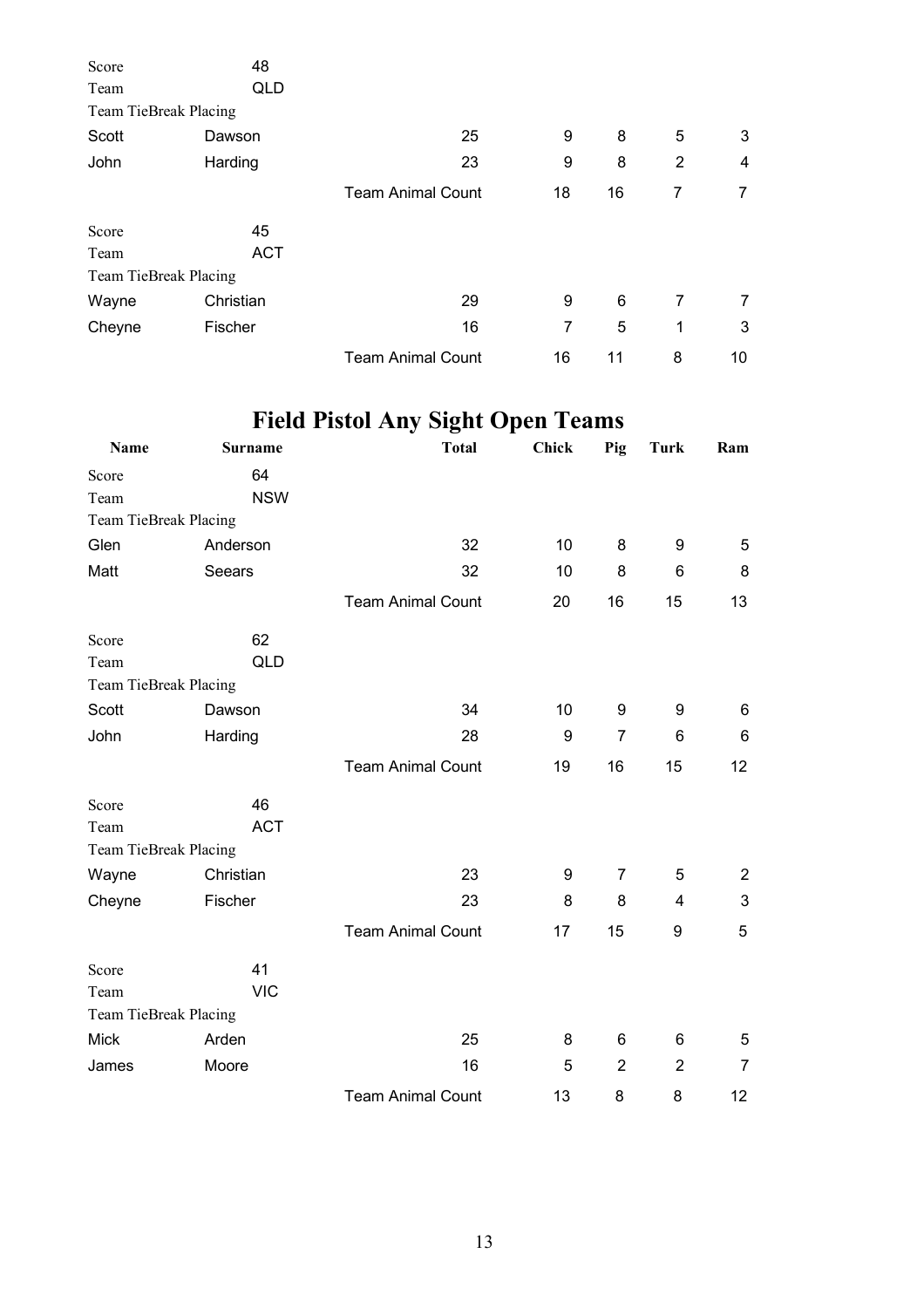#### **100m Production Womens Teams**

| Name                     |            | <b>Surname</b> | Grade      | <b>Grade Total</b> |    | Chic |    | Pig Turk Ram |    |
|--------------------------|------------|----------------|------------|--------------------|----|------|----|--------------|----|
|                          |            |                |            | <b>Break</b>       |    |      |    |              |    |
| <b>Team</b>              | QLD        |                |            |                    |    |      |    |              |    |
| <b>Score</b>             | 80         |                |            |                    |    |      |    |              |    |
| <b>Shoot Off Placing</b> |            |                |            |                    |    |      |    |              |    |
| Judy                     |            | Harding        | <b>INT</b> |                    | 40 | 10   | 10 | 10           | 10 |
| Kirsten                  |            | Jackes         | <b>INT</b> |                    | 40 | 10   | 10 | 10           | 10 |
| <b>Team</b>              | <b>NSW</b> |                |            |                    |    |      |    |              |    |
| <b>Score</b>             | 53         |                |            |                    |    |      |    |              |    |
| <b>Shoot Off Placing</b> |            |                |            |                    |    |      |    |              |    |
| Melinda                  |            | Mullen         | AAA        |                    | 36 | 10   | 10 | 9            | 7  |
| Carmel                   |            | Archibald      | AA         |                    | 17 | 6    | 4  | 3            | 4  |

#### **100m Revolver Womens Teams**

| Name                     |            | <b>Surname</b> | Grade      | <b>Grade Total</b> |    | <b>Chic</b> |    | Pig Turk Ram |   |
|--------------------------|------------|----------------|------------|--------------------|----|-------------|----|--------------|---|
|                          |            |                |            | <b>Break</b>       |    |             |    |              |   |
| <b>Team</b>              | QLD        |                |            |                    |    |             |    |              |   |
| <b>Score</b>             | 71         |                |            |                    |    |             |    |              |   |
| <b>Shoot Off Placing</b> |            |                |            |                    |    |             |    |              |   |
| Judy                     |            | Harding        | <b>INT</b> |                    | 35 | 8           | 10 | 8            | 9 |
| Kirsten                  |            | Jackes         | AAA        |                    | 36 | 10          | 10 | 9            | 7 |
| <b>Team</b>              | <b>NSW</b> |                |            |                    |    |             |    |              |   |
| <b>Score</b>             | 45         |                |            |                    |    |             |    |              |   |
| <b>Shoot Off Placing</b> |            |                |            |                    |    |             |    |              |   |
| Melinda                  |            | Mullen         | AAA        |                    | 22 | 8           | 9  | 3            | 2 |
| Carmel                   |            | Archibald      | AA         |                    | 23 | 9           | 4  | 6            | 4 |

#### **100m Standing Womens Teams**

| Name                     |            | <b>Surname</b> |            | Grade Grade Total |    | Chic |   | Pig Turk Ram |   |
|--------------------------|------------|----------------|------------|-------------------|----|------|---|--------------|---|
|                          |            |                |            | <b>Break</b>      |    |      |   |              |   |
| <b>Team</b>              | <b>NSW</b> |                |            |                   |    |      |   |              |   |
| <b>Score</b>             | 44         |                |            |                   |    |      |   |              |   |
| <b>Shoot Off Placing</b> |            |                |            |                   |    |      |   |              |   |
| Melinda                  |            | Mullen         | <b>INT</b> |                   | 27 | 8    | 9 | 5            | 5 |
| Carmel                   |            | Archibald      | AA         |                   | 17 | 7    | 4 | 2            | 4 |
| <b>Team</b>              | QLD        |                |            |                   |    |      |   |              |   |
| <b>Score</b>             | 38         |                |            |                   |    |      |   |              |   |
| <b>Shoot Off Placing</b> |            |                |            |                   |    |      |   |              |   |
| Judy                     |            | Harding        | <b>INT</b> |                   | 24 | 8    | 7 | 5            | 4 |
| Kirsten                  |            | Jackes         | AAA        |                   | 14 | 5    | 5 | 3            | 1 |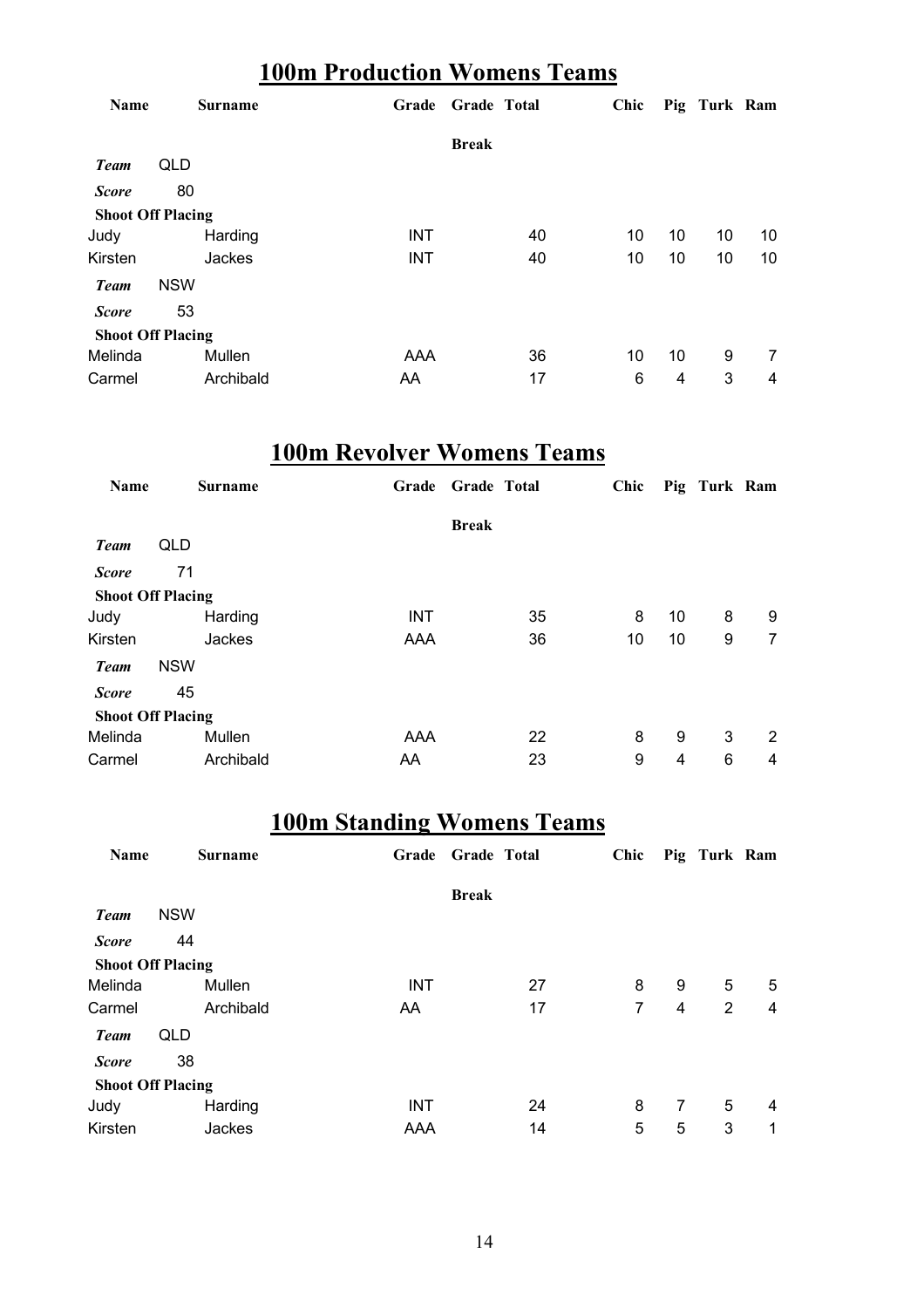#### **100m Unlimited Womens Teams**

| Name                     |            | <b>Surname</b> | Grade      | <b>Grade Total</b> |    | Chic |   | Pig Turk Ram |   |
|--------------------------|------------|----------------|------------|--------------------|----|------|---|--------------|---|
|                          |            |                |            | <b>Break</b>       |    |      |   |              |   |
| <b>Team</b>              | QLD        |                |            |                    |    |      |   |              |   |
| <b>Score</b>             | 52         |                |            |                    |    |      |   |              |   |
| <b>Shoot Off Placing</b> |            |                |            |                    |    |      |   |              |   |
| Kirsten                  |            | Jackes         | <b>INT</b> |                    | 32 | 10   | 9 | 5            | 8 |
| Judy                     |            | Harding        | AAA        |                    | 20 | 6    | 5 | 4            | 5 |
| <b>Team</b>              | <b>NSW</b> |                |            |                    |    |      |   |              |   |
| <b>Score</b>             | 44         |                |            |                    |    |      |   |              |   |
| <b>Shoot Off Placing</b> |            |                |            |                    |    |      |   |              |   |
| Melinda                  |            | Mullen         | AA         |                    | 33 | 10   | 9 | 7            | 7 |
| Carmel                   |            | Archibald      | AA         |                    | 11 | 6    | 3 | 1            | 1 |

#### **Field Pistol Production Womens Teams**

| <b>Name</b>              |            | <b>Surname</b> | Grade      | <b>Grade Total</b> |    | Chic |   | Pig Turk Ram |                |
|--------------------------|------------|----------------|------------|--------------------|----|------|---|--------------|----------------|
|                          |            |                |            | <b>Break</b>       |    |      |   |              |                |
| <b>Team</b>              | QLD        |                |            |                    |    |      |   |              |                |
| <b>Score</b>             | 42         |                |            |                    |    |      |   |              |                |
| <b>Shoot Off Placing</b> |            |                |            |                    |    |      |   |              |                |
| Judy                     |            | Harding        | <b>INT</b> |                    | 28 | 8    | 9 | 4            | $\overline{7}$ |
| Kirsten                  |            | Jackes         | AAA        |                    | 14 | 5    | 3 | $\mathbf{1}$ | 5              |
| <b>Team</b>              | <b>NSW</b> |                |            |                    |    |      |   |              |                |
| <b>Score</b>             | 31         |                |            |                    |    |      |   |              |                |
| <b>Shoot Off Placing</b> |            |                |            |                    |    |      |   |              |                |
| Melinda                  |            | Mullen         | AAA        |                    | 14 | 5    | 4 | 4            | 1              |
| Carmel                   |            | Archibald      | AA         |                    | 17 | 5    | 5 | 4            | 3              |

### **Field Pistol Any Sight Womens Teams**

| Name                     |            | <b>Surname</b> |     | Grade Grade Total | <b>Chic</b> |   | Pig Turk Ram |   |
|--------------------------|------------|----------------|-----|-------------------|-------------|---|--------------|---|
|                          |            |                |     | <b>Break</b>      |             |   |              |   |
| <b>Team</b>              | <b>NSW</b> |                |     |                   |             |   |              |   |
| <b>Score</b>             | 46         |                |     |                   |             |   |              |   |
| <b>Shoot Off Placing</b> |            |                |     |                   |             |   |              |   |
| Melinda                  |            | Mullen         | AAA | 26                | 10          | 9 | 2            | 5 |
| Carmel                   |            | Archibald      | AA  | 20                | 5           | 4 | 6            | 5 |
| <b>Team</b>              | QLD        |                |     |                   |             |   |              |   |
| <b>Score</b>             | 46         |                |     |                   |             |   |              |   |
| <b>Shoot Off Placing</b> |            |                |     |                   |             |   |              |   |
| Judy                     |            | Harding        | AAA | 26                | 9           | 9 | 4            | 4 |
| Kirsten                  |            | Jackes         | AA  | 20                | 6           | 6 | 2            | 6 |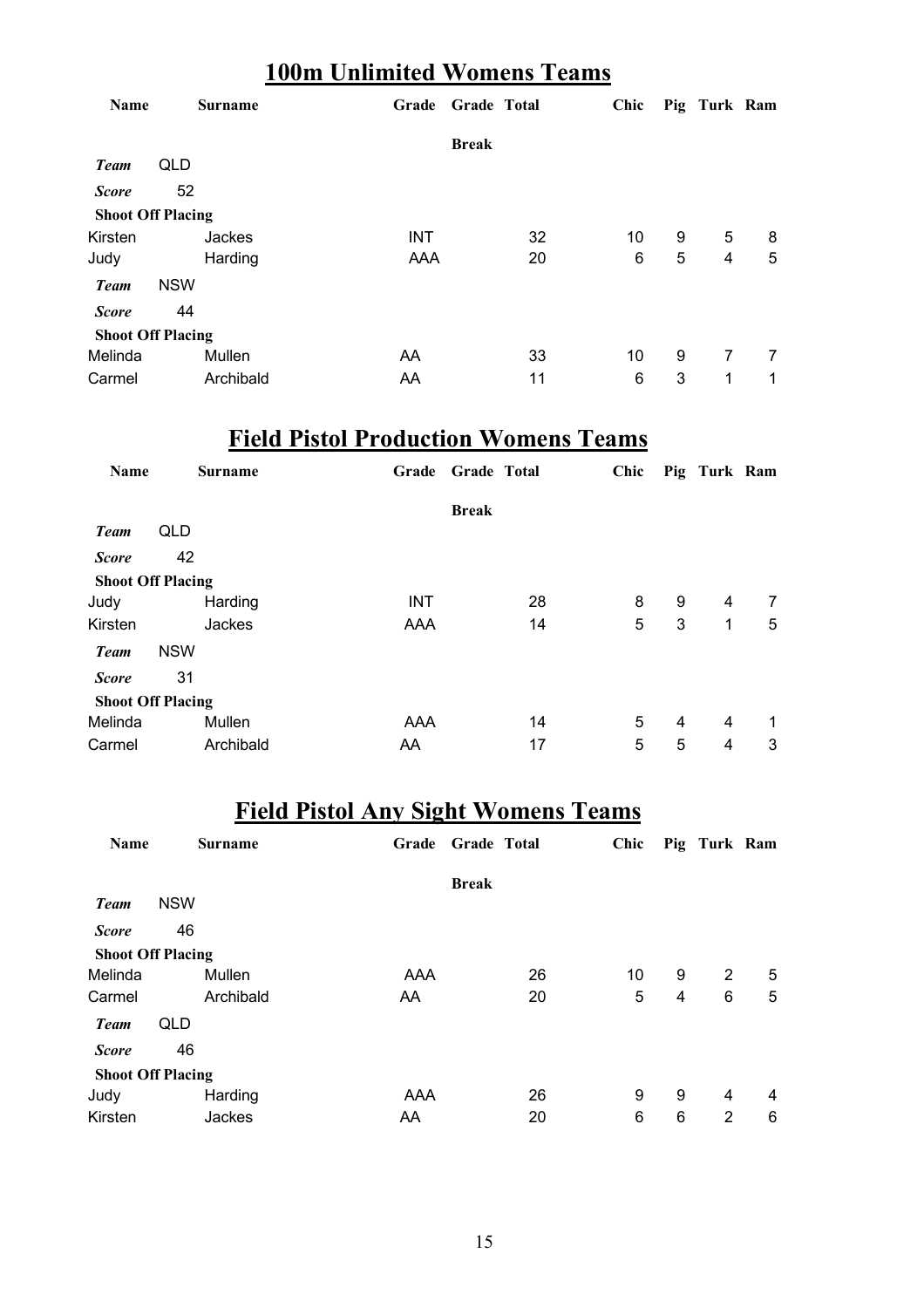### **100m Production**

| Name         |            | <b>Surname</b>  | Club                | Grade Total Shoot |                |                | <b>Chick</b>   | Pig                     | Turk Ram       |                           |
|--------------|------------|-----------------|---------------------|-------------------|----------------|----------------|----------------|-------------------------|----------------|---------------------------|
| Grade        | <b>INT</b> |                 |                     |                   |                |                |                |                         |                |                           |
| Scott        |            | Dawson          | Toogoolawah         |                   | 40             | 1              | 10             | 10                      | 10             | 10                        |
| Kirsten      |            | Jackes          | Metropolitan PSQ    |                   | 40             | $\overline{2}$ | 10             | 10                      | 10             | 10                        |
| Matt         |            | Seears          | Merriganowry        |                   | 40             | 3              | 10             | 10                      | 10             | 10                        |
| lain         |            | Yule            | Muswellbrook        |                   | 40             | 4              | 10             | 10                      | 10             | 10                        |
| Tim          |            | Anderson        | Narrabri            |                   | 40             | 5              | 10             | 10                      | 10             | 10                        |
| Judy         |            | Harding         | Toogoolawah         |                   | 40             | 6              | 10             | 10                      | 10             | 10                        |
| Jake         |            | Davey           | <b>Inverell RSM</b> |                   | 40             | 7              | 10             | 10                      | 10             | 10                        |
| <b>Mick</b>  |            | Arden           | Euroa               |                   | 39             |                | 10             | 10                      | 9              | 10                        |
| Graeme       |            | <b>Bransden</b> | Georgetown          |                   | 39             |                | 10             | 10                      | 10             | 9                         |
| Kim          |            | Emery           | Mt. Lindesay        |                   | 39             |                | 10             | 10                      | 10             | 9                         |
| Tim          |            | Davey           | <b>Inverell RSM</b> |                   | 38             |                | 10             | 10                      | 8              | 10                        |
| Glen         |            | Anderson        | <b>Inverell RSM</b> |                   | 38             |                | 9              | 10                      | 10             | 9                         |
| Jason        |            | Anderson        | Narrabri            |                   | 38             |                | 10             | 10                      | 9              | 9                         |
| John         |            | Harding         | Metropolitan PSQ    |                   | 38             |                | 10             | 10                      | 9              | 9                         |
| Cheyne       |            | Fischer         | <b>SSPC ACT</b>     |                   | 38             |                | 10             | 10                      | 10             | 8                         |
| David        |            | Dewsbury        | Narrabri            |                   | 37             |                | 9              | 10                      | 9              | 9                         |
| Richard      |            | <b>Brown</b>    | Kurrajong           |                   | 36             |                | 10             | $\boldsymbol{9}$        | 8              | 9                         |
| Wayne        |            | Christian       | <b>SSPC ACT</b>     |                   | 34             |                | 9              | 10                      | 10             | 5                         |
| Neville      |            | Ellem           | Newcastle           |                   | 31             |                | 9              | 9                       | 8              | 5                         |
| <b>Kirk</b>  |            | Murray          | Merriganowry        |                   | 22             |                | 9              | 9                       | 1              | 3                         |
| Grade        | <b>AAA</b> |                 |                     |                   |                |                |                |                         |                |                           |
| <b>Drew</b>  |            | Ledger          | Metropolitan PSQ    |                   | 36             |                | 9              | 10                      | 7              | 10                        |
| Melinda      |            | Mullen          | Newcastle           |                   | 36             |                | 10             | 10                      | 9              | 7                         |
| Paul         |            | <b>Wilkins</b>  | Narrabri            |                   | 34             |                | 9              | 10                      | 6              | 9                         |
| Robin        |            | <b>Ricketts</b> | Metropolitan        |                   | 31             |                | 10             | 9                       | 5              | 7                         |
| <b>Brian</b> |            | Marsden         | Newcastle           |                   | 30             |                | 8              | 9                       | 9              | $\overline{\mathbf{4}}$   |
| Greg         |            | Dawson          | Armidale            |                   | 29             |                | 6              | 8                       | 7              | 8                         |
| James        |            | Moore           | Yarra               |                   | 28             |                | 9              | 8                       | 6              | 5                         |
| Jack         |            | Ford            | Narrabri            |                   | 26             |                | 10             | $\overline{7}$          | 4              | 5                         |
| Paul         |            | Howitt          | Newcastle           |                   | 19             |                | $\overline{7}$ | 5                       | 4              | 3                         |
| Lou          |            | Forner          | <b>SSPC ACT</b>     |                   | $\overline{2}$ |                | $\sqrt{2}$     | 0                       | $\pmb{0}$      | 0                         |
| Grade        | AA         |                 |                     |                   |                |                |                |                         |                |                           |
| Jeffrey      |            | <b>Bennett</b>  | Childers R & P      |                   | 28             |                | $\overline{7}$ | 6                       | 9              | 6                         |
| Kerrie       |            | Ellem           | Newcastle           |                   | 28             |                | 9              | 9                       | 5              | 5                         |
| Frank        |            | Stanfield       | Metropolitan PSQ    |                   | 27             |                | 9              | 8                       | 7              | $\ensuremath{\mathsf{3}}$ |
| Paul         |            | Davies          | <b>SSPC ACT</b>     |                   | 26             |                | $\overline{7}$ | $\overline{7}$          | 8              | 4                         |
|              |            |                 | Armidale            |                   |                |                | 6              | $\overline{\mathbf{4}}$ | 3              | 4                         |
| Carmel       |            | Archibald       |                     |                   | 17             |                |                |                         |                |                           |
| Grade        | A          |                 |                     |                   |                |                |                |                         |                |                           |
| Dean         |            | Vallance        | <b>Bowral</b>       |                   | 26             |                | 7              | 8                       | $\overline{7}$ | 4                         |
| Grade        | B          |                 |                     |                   |                |                |                |                         |                |                           |
| Elizabeth    |            | Davey           | <b>Inverell RSM</b> |                   | 19             |                | 6              | 4                       | 5              | 4                         |
| Peter        |            | Carter          | <b>Bowral</b>       |                   | 16             |                | 3              | 6                       | $\overline{2}$ | 5                         |
| Grace        |            | Tobler          | <b>Bowral</b>       |                   | 14             |                | $\overline{7}$ | 4                       | $\overline{2}$ | $\mathbf{1}$              |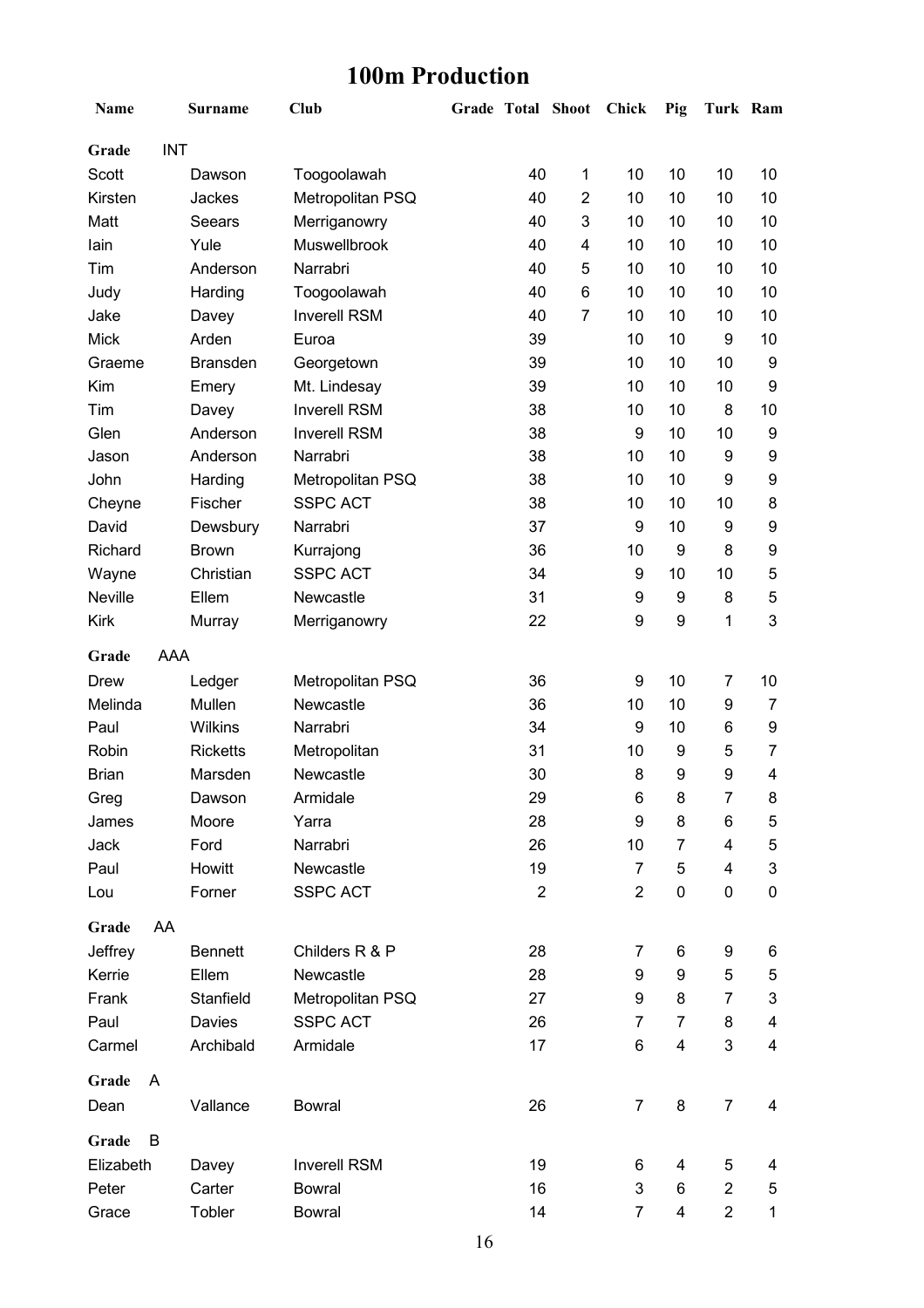| Mary   | Tobler | Bowral    | 13  | 9 1 3 0 |  |
|--------|--------|-----------|-----|---------|--|
| Joshua | Mullen | Newcastle | 10. | 3 4 2 1 |  |
| Annie  | Tobler | Bowral    |     | 1 5 0 1 |  |

#### **100m Revolver**

| Name         |            | <b>Surname</b>  | Club                | Grade Total Shoot |                | <b>Chick</b>   | Pig            | Turk Ram |                         |
|--------------|------------|-----------------|---------------------|-------------------|----------------|----------------|----------------|----------|-------------------------|
| Grade        | <b>INT</b> |                 |                     |                   |                |                |                |          |                         |
| Scott        |            | Dawson          | Toogoolawah         | 39                |                | 10             | 10             | 9        | 10                      |
| Glen         |            | Anderson        | <b>Inverell RSM</b> | 39                | $\overline{2}$ | 10             | 10             | 10       | 9                       |
| Kim          |            | Emery           | Mt. Lindesay        | 39                | 3              | 10             | 10             | 10       | 9                       |
| lain         |            | Yule            | Muswellbrook        | 39                | 3              | 10             | 10             | 10       | 9                       |
| Matt         |            | Seears          | Merriganowry        | 38                |                | 10             | 10             | 8        | 10                      |
| <b>Mick</b>  |            | Arden           | Euroa               | 38                |                | 10             | 9              | 10       | 9                       |
| Tim          |            | Anderson        | Narrabri            | 38                |                | 10             | 10             | 9        | 9                       |
| Graeme       |            | <b>Bransden</b> | Georgetown          | 37                |                | 10             | 10             | 8        | 9                       |
| Cheyne       |            | Fischer         | <b>SSPC ACT</b>     | 36                |                | 10             | 10             | 8        | 8                       |
| Judy         |            | Harding         | Toogoolawah         | 35                |                | 8              | 10             | 8        | 9                       |
| Tim          |            | Davey           | <b>Inverell RSM</b> | 35                |                | 10             | 10             | 6        | 9                       |
| Richard      |            | <b>Brown</b>    | Kurrajong           | 35                |                | 10             | 9              | 8        | 8                       |
| Lou          |            | Forner          | <b>SSPC ACT</b>     | 32                |                | 8              | 10             | 6        | 8                       |
| John         |            | Harding         | Metropolitan PSQ    | 32                |                | 8              | 10             | 7        | $\overline{7}$          |
| Wayne        |            | Christian       | <b>SSPC ACT</b>     | 29                |                | 10             | $\overline{7}$ | 5        | 7                       |
| David        |            | Dewsbury        | Narrabri            | 26                |                | 9              | 6              | 6        | 5                       |
| Grade        | AAA        |                 |                     |                   |                |                |                |          |                         |
| Kirsten      |            | Jackes          | Metropolitan PSQ    | 36                |                | 10             | 10             | 9        | 7                       |
| Drew         |            | Ledger          | Metropolitan PSQ    | 34                |                | 10             | 9              | 6        | 9                       |
| Frank        |            | Stanfield       | Metropolitan PSQ    | 33                |                | 9              | 9              | 8        | $\overline{7}$          |
| Jason        |            | Anderson        | Narrabri            | 33                |                | 10             | 10             | 6        | $\overline{7}$          |
| Jack         |            | Ford            | Narrabri            | 32                |                | 10             | 8              | 6        | 8                       |
| Neville      |            | Ellem           | Newcastle           | 31                |                | 9              | 7              | 7        | 8                       |
| Paul         |            | Wilkins         | Narrabri            | 29                |                | 9              | 8              | 5        | $\overline{7}$          |
| Jake         |            | Davey           | <b>Inverell RSM</b> | 28                |                | 10             | 7              | 9        | $\overline{2}$          |
| Melinda      |            | Mullen          | Newcastle           | 22                |                | 8              | 9              | 3        | $\boldsymbol{2}$        |
| Kirk         |            | Murray          | Merriganowry        | 19                |                | 5              | $\,6$          | 1        | $\overline{7}$          |
| Grade        | AA         |                 |                     |                   |                |                |                |          |                         |
| James        |            | Moore           | Yarra               | 30                |                | 9              | 7              | 6        | 8                       |
| Greg         |            | Dawson          | Armidale            | 29                |                | 10             | 8              | 6        | 5                       |
| Kerrie       |            | Ellem           | Newcastle           | 28                |                | $\overline{7}$ | 7              | 5        | 9                       |
| Robin        |            | <b>Ricketts</b> | Metropolitan        | 27                |                | 9              | 7              | 6        | $\mathbf 5$             |
| Paul         |            | Davies          | <b>SSPC ACT</b>     | 25                |                | 9              | 8              | 3        | $\mathbf 5$             |
| Jeffrey      |            | <b>Bennett</b>  | Childers R & P      | 25                |                | 8              | 8              | 5        | $\overline{\mathbf{4}}$ |
| Paul         |            | Howitt          | Newcastle           | 25                |                | 8              | 8              | 5        | 4                       |
| <b>Brian</b> |            | Marsden         | Newcastle           | 25                |                | 8              | 9              | 5        | 3                       |
| Carmel       |            | Archibald       | Armidale            | 23                |                | 9              | 4              | 6        | 4                       |
| Grade        | A          |                 |                     |                   |                |                |                |          |                         |
| Dean         |            | Vallance        | <b>Bowral</b>       | 19                |                | 7              | $\overline{7}$ | 3        | $\overline{2}$          |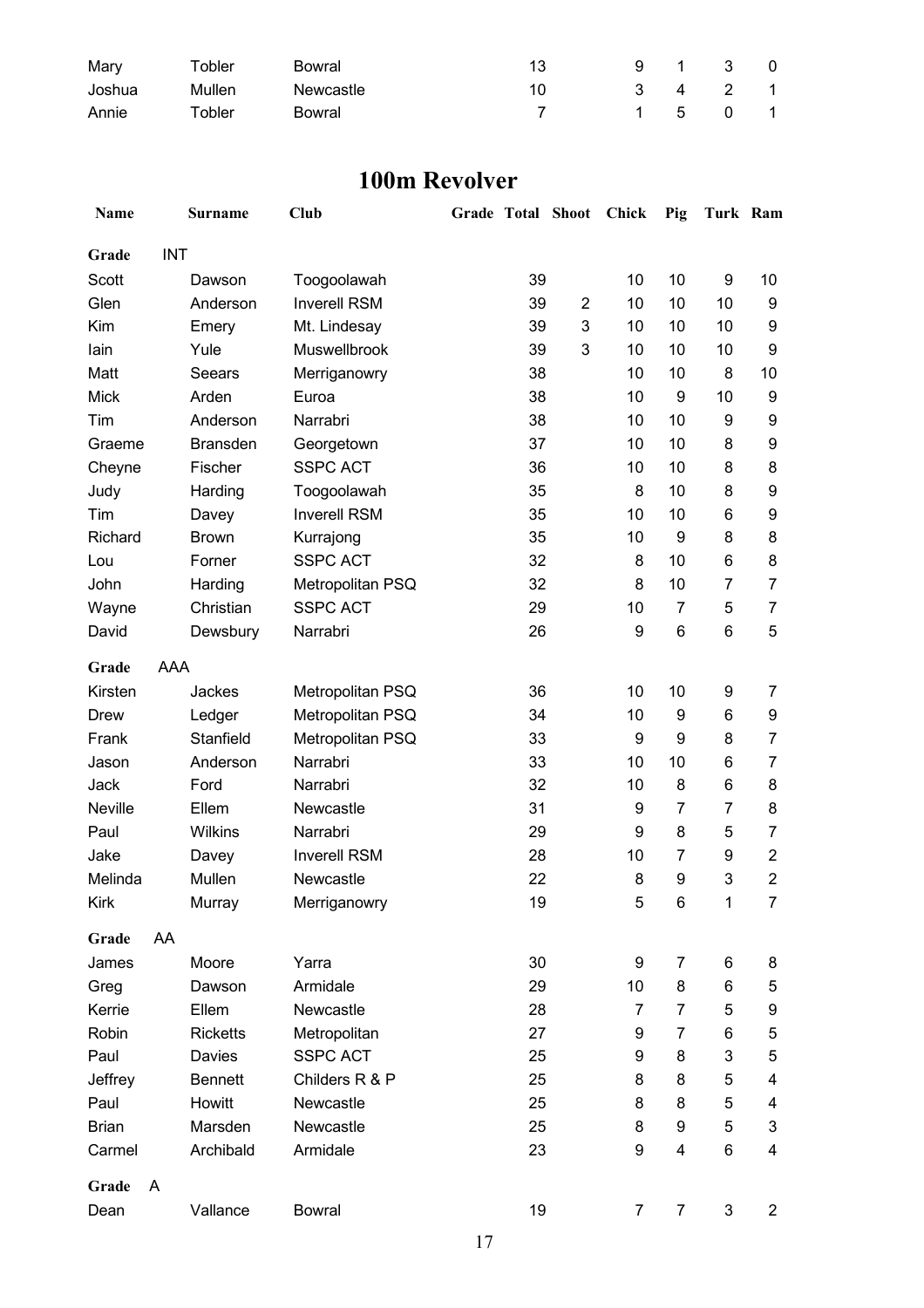| Grade<br>- B |        |                     |    |   |   |   |                |
|--------------|--------|---------------------|----|---|---|---|----------------|
| Elizabeth    | Davey  | <b>Inverell RSM</b> | 17 | 5 | 5 | 3 | $\overline{4}$ |
| Annie        | Tobler | Bowral              | 16 | 6 | 3 | 5 | 2              |
| Mary         | Tobler | Bowral              | 13 | 3 | 4 |   | 5              |
| Joshua       | Mullen | Newcastle           | 12 | 4 | 4 |   | 3              |
| Peter        | Carter | Bowral              | 11 | 4 | 6 |   | 0              |
| Grace        | Tobler | <b>Bowral</b>       | 3  |   | 0 | 0 | 2              |

## **100m Standing**

| Name         |            | <b>Surname</b>  | <b>Club</b>         | Grade Total Shoot |                | Chick          | Pig            | Turk Ram       |                           |
|--------------|------------|-----------------|---------------------|-------------------|----------------|----------------|----------------|----------------|---------------------------|
| Grade        | <b>INT</b> |                 |                     |                   |                |                |                |                |                           |
| Matt         |            | Seears          | Merriganowry        | 29                | 1              | 6              | 10             | 8              | 5                         |
| David        |            | Dewsbury        | Narrabri            | 29                | $\overline{2}$ | 8              | 9              | 5              | $\overline{7}$            |
| Tim          |            | Davey           | <b>Inverell RSM</b> | 29                | 3              | 10             | 9              | 5              | 5                         |
| Melinda      |            | Mullen          | Newcastle           | 27                |                | 8              | 9              | 5              | 5                         |
| Glen         |            | Anderson        | <b>Inverell RSM</b> | 27                |                | 9              | 8              | 5              | 5                         |
| Graeme       |            | <b>Bransden</b> | Georgetown          | 26                |                | 8              | 8              | 4              | 6                         |
| Kim          |            | Emery           | Mt. Lindesay        | 25                |                | 9              | 7              | 4              | 5                         |
| Jake         |            | Davey           | <b>Inverell RSM</b> | 25                |                | 8              | 9              | 5              | $\ensuremath{\mathsf{3}}$ |
| Scott        |            | Dawson          | Toogoolawah         | 24                |                | 9              | 5              | 4              | 6                         |
| Judy         |            | Harding         | Toogoolawah         | 24                |                | 8              | $\overline{7}$ | 5              | 4                         |
| Tim          |            | Anderson        | Narrabri            | 24                |                | 9              | 6              | 5              | 4                         |
| lain         |            | Yule            | Muswellbrook        | 21                |                | $\overline{7}$ | 8              | 5              | $\mathbf 1$               |
| John         |            | Harding         | Metropolitan PSQ    | 19                |                | 6              | 6              | 3              | 4                         |
| Grade        | AAA        |                 |                     |                   |                |                |                |                |                           |
| Wayne        |            | Christian       | <b>SSPC ACT</b>     | 28                |                | 9              | 9              | 4              | 6                         |
| <b>Kirk</b>  |            | Murray          | Merriganowry        | 22                |                | $\overline{7}$ | 6              | 7              | $\overline{2}$            |
| <b>Mick</b>  |            | Arden           | Euroa               | 20                |                | 5              | $\overline{7}$ | 4              | 4                         |
| <b>Brian</b> |            | Marsden         | Newcastle           | 20                |                | $\overline{7}$ | $\overline{7}$ | 3              | 3                         |
| Greg         |            | Dawson          | Armidale            | 19                |                | $\overline{7}$ | 5              | 3              | $\overline{\mathbf{4}}$   |
| Jason        |            | Anderson        | Narrabri            | 19                |                | 9              | 5              | 1              | 4                         |
| Neville      |            | Ellem           | Newcastle           | 15                |                | $\overline{2}$ | 5              | 4              | 4                         |
| Lou          |            | Forner          | <b>SSPC ACT</b>     | 15                |                | 6              | 4              | 3              | $\boldsymbol{2}$          |
| Kirsten      |            | Jackes          | Metropolitan PSQ    | 14                |                | 5              | 5              | 3              | 1                         |
| Grade        | AA         |                 |                     |                   |                |                |                |                |                           |
| Cheyne       |            | Fischer         | <b>SSPC ACT</b>     | 19                |                | 9              | 4              | 3              | 3                         |
| Carmel       |            | Archibald       | Armidale            | 17                |                | $\overline{7}$ | 4              | $\overline{2}$ | 4                         |
| Jack         |            | Ford            | Narrabri            | 17                |                | 7              | 5              | $\overline{c}$ | 3                         |
| <b>Drew</b>  |            | Ledger          | Metropolitan PSQ    | 15                |                | 5              | 3              | 4              | 3                         |
| Richard      |            | <b>Brown</b>    | Kurrajong           | 14                |                | 5              | $\overline{2}$ | 3              | 4                         |
| Paul         |            | Howitt          | Newcastle           | 14                |                | 5              | 4              | $\overline{2}$ | 3                         |
| Paul         |            | Davies          | <b>SSPC ACT</b>     | 14                |                | 4              | 5              | 3              | $\overline{\mathbf{c}}$   |
| Jeffrey      |            | <b>Bennett</b>  | Childers R & P      | 13                |                | 4              | 4              | $\overline{2}$ | $\ensuremath{\mathsf{3}}$ |
| James        |            | Moore           | Yarra               | 12                |                | 5              | $\overline{c}$ | $\overline{2}$ | $\ensuremath{\mathsf{3}}$ |
| Frank        |            | Stanfield       | Metropolitan PSQ    | 12                |                | 3              | 6              | 1              | $\overline{2}$            |
| Robin        |            | <b>Ricketts</b> | Metropolitan        | $\boldsymbol{9}$  |                | 5              | $\overline{c}$ | 1              | $\mathbf 1$               |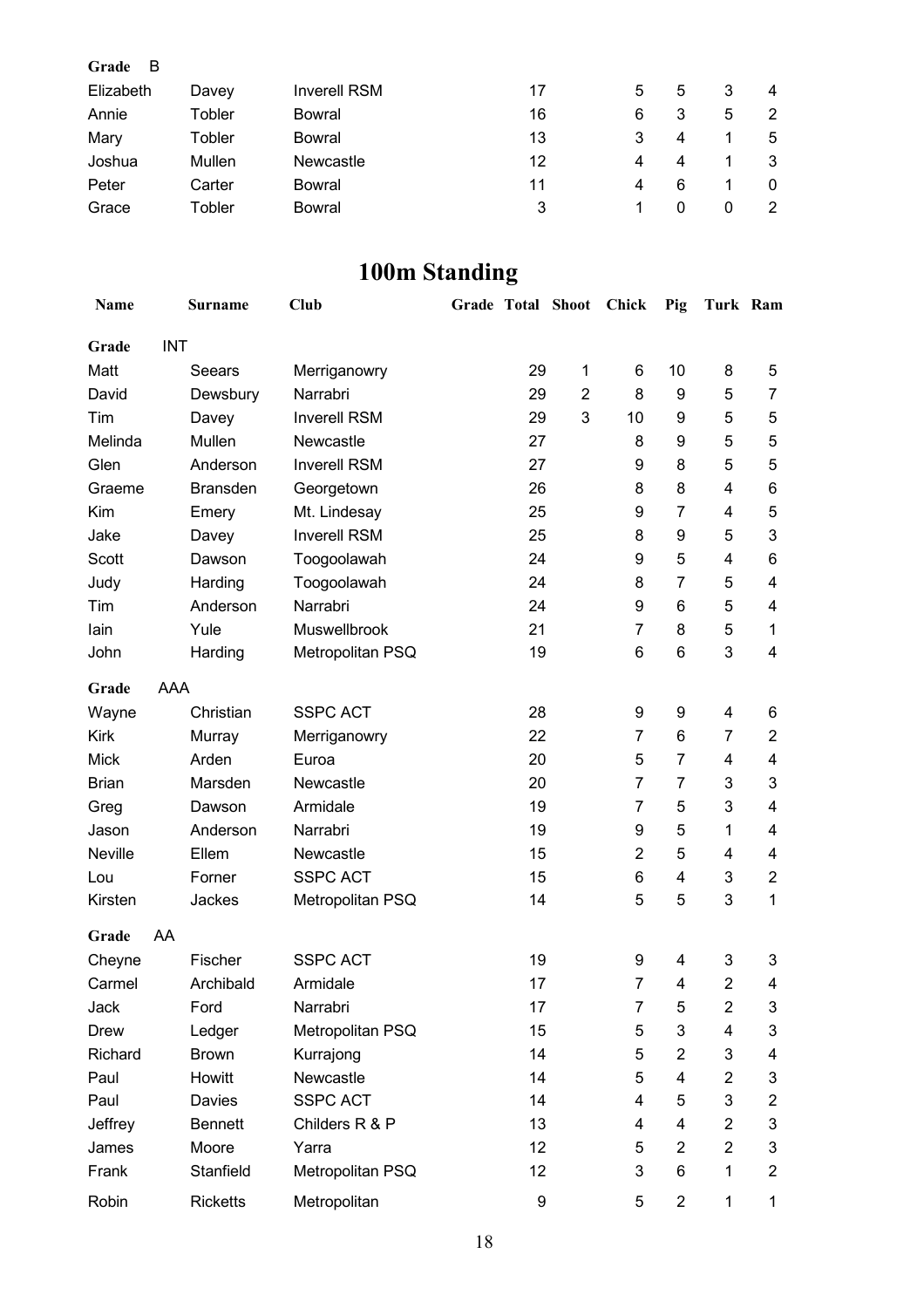| Kerrie     | Ellem          | Newcastle           | 8  | 3                       | 4 | 1              | 0           |
|------------|----------------|---------------------|----|-------------------------|---|----------------|-------------|
| Paul       | <b>Wilkins</b> | Narrabri            | 7  | $\overline{2}$          | 2 | 1              | 2           |
| Grade<br>A |                |                     |    |                         |   |                |             |
| Annie      | Tobler         | <b>Bowral</b>       | 21 | 4                       | 8 | 5              | 4           |
| Grace      | Tobler         | <b>Bowral</b>       | 18 | 7                       | 3 | 2              | 6           |
| Mary       | Tobler         | <b>Bowral</b>       | 16 | 4                       | 5 | $\overline{2}$ | 5           |
| Elizabeth  | Davey          | <b>Inverell RSM</b> | 15 | $\overline{\mathbf{4}}$ | 5 | 3              | 3           |
| Peter      | Carter         | <b>Bowral</b>       | 10 | 5                       | 3 | 1              | 1           |
| Joshua     | Mullen         | Newcastle           | 8  | 3                       | 5 | $\mathbf 0$    | $\mathbf 0$ |
| B<br>Grade |                |                     |    |                         |   |                |             |
| Dean       | Vallance       | Bowral              | 6  | 1                       | 2 | 1              | 2           |

#### **100m Unlimited**

| <b>Name</b> | Surname         | <b>Club</b>         | Grade Total<br><b>Break</b> |    | <b>Shoot</b><br>Off | <b>Chick</b>     | Pig            | Turk Ram                |                         |
|-------------|-----------------|---------------------|-----------------------------|----|---------------------|------------------|----------------|-------------------------|-------------------------|
| Grade       | <b>INT</b>      |                     |                             |    |                     |                  |                |                         |                         |
| Scott       | Dawson          | Toogoolawah         |                             | 39 |                     | 10               | 10             | 9                       | 10                      |
| Matt        | Seears          | Merriganowry        |                             | 37 |                     | $\boldsymbol{9}$ | 10             | $\boldsymbol{9}$        | $\boldsymbol{9}$        |
| Glen        | Anderson        | <b>Inverell RSM</b> |                             | 36 |                     | 10               | 10             | 8                       | 8                       |
| Kirsten     | Jackes          | Metropolitan        |                             | 32 |                     | 10               | 9              | 5                       | 8                       |
| Kim         | Emery           | Mt. Lindesay        |                             | 32 |                     | 9                | 10             | $6\phantom{1}6$         | $\overline{7}$          |
| Grade       | AAA             |                     |                             |    |                     |                  |                |                         |                         |
| Robin       | <b>Ricketts</b> | Metropolitan        |                             | 39 |                     | 9                | 10             | 10                      | 10                      |
| <b>Mick</b> | Arden           | Euroa               |                             | 36 |                     | 10               | 9              | 8                       | 9                       |
| lain        | Yule            | Muswellbrook        |                             | 35 | 3                   | 10               | 10             | $\overline{7}$          | 8                       |
| Jake        | Davey           | <b>Inverell RSM</b> |                             | 35 | $\overline{4}$      | 10               | 10             | $\overline{7}$          | 8                       |
| Tim         | Davey           | <b>Inverell RSM</b> |                             | 34 |                     | 10               | 10             | $\overline{7}$          | $\overline{7}$          |
| John        | Harding         | Metropolitan        |                             | 33 |                     | 10               | 9              | 8                       | 6                       |
| Wayne       | Christian       | <b>SSPC ACT</b>     |                             | 32 |                     | $\boldsymbol{9}$ | 10             | 5                       | 8                       |
| Graeme      | Bransden        | Georgetown          |                             | 32 |                     | 8                | 9              | 8                       | $\overline{7}$          |
| Richard     | <b>Brown</b>    | Kurrajong           |                             | 31 |                     | 8                | 10             | 6                       | $\overline{7}$          |
| Tim         | Anderson        | Narrabri            |                             | 31 |                     | 10               | $\overline{7}$ | 8                       | $\,6$                   |
| Drew        | Ledger          | Metropolitan        |                             | 30 |                     | 8                | 9              | $\overline{\mathbf{4}}$ | $\boldsymbol{9}$        |
| Cheyne      | Fischer         | <b>SSPC ACT</b>     |                             | 29 |                     | 10               | $\overline{7}$ | $\overline{\mathbf{4}}$ | 8                       |
| David       | Dewsbury        | Narrabri            |                             | 29 |                     | $\boldsymbol{9}$ | 8              | 5                       | $\overline{7}$          |
| Judy        | Harding         | Toogoolawah         |                             | 20 |                     | $6\phantom{1}$   | 5              | $\overline{4}$          | 5                       |
| Grade       | AA              |                     |                             |    |                     |                  |                |                         |                         |
| Melinda     | Mullen          | Newcastle           |                             | 33 |                     | 10               | 9              | $\overline{7}$          | $\overline{7}$          |
| Jack        | Ford            | Narrabri            |                             | 32 |                     | $\boldsymbol{9}$ | 10             | 6                       | $\overline{7}$          |
| Jason       | Anderson        | Narrabri            |                             | 32 |                     | 9                | 8              | 9                       | 6                       |
| Lou         | Forner          | <b>SSPC ACT</b>     |                             | 31 |                     | 8                | 10             | 8                       | 5                       |
| Neville     | Ellem           | Newcastle           |                             | 26 |                     | 8                | 8              | 6                       | $\overline{\mathbf{4}}$ |
| Paul        | <b>Wilkins</b>  | Narrabri            |                             | 24 |                     | $\overline{7}$   | $\overline{7}$ | 5                       | 5                       |
| <b>Kirk</b> | Murray          | Merriganowry        |                             | 23 |                     | 8                | 4              | $6\phantom{1}$          | $\mathbf 5$             |
| Greg        | Dawson          | Armidale            |                             | 23 |                     | 10               | 5              | 4                       | $\overline{\mathbf{4}}$ |
| Paul        | Howitt          | Newcastle           |                             | 20 |                     | $\overline{7}$   | $\overline{7}$ | 3                       | 3                       |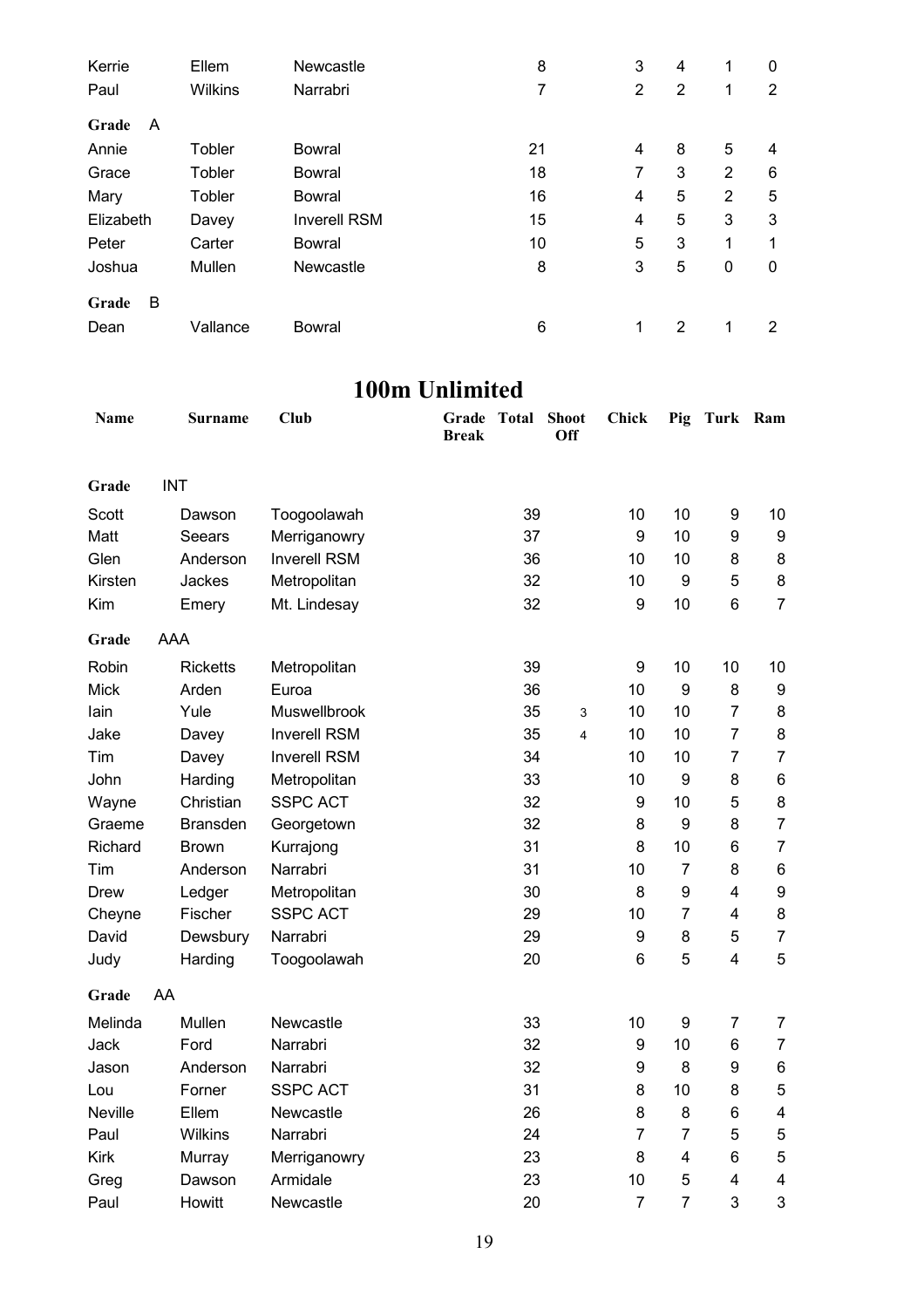| James        | Moore          | Yarra               | 18             | 6              | 7              | $\overline{2}$ | 3              |
|--------------|----------------|---------------------|----------------|----------------|----------------|----------------|----------------|
| Frank        | Stanfield      | Metropolitan        | 17             | 5              | 5              | $\overline{2}$ | 5              |
| <b>Brian</b> | Marsden        | Newcastle           | 16             | 4              | 5              | 4              | 3              |
| Kerrie       | Ellem          | Newcastle           | 16             | 7              | 6              | 1              | $\overline{2}$ |
| Grade<br>A   |                |                     |                |                |                |                |                |
| Jeffrey      | <b>Bennett</b> | Childers R & P      | 23             | 6              | 7              | 4              | 6              |
| Carmel       | Archibald      | Armidale            | 11             | 6              | 3              | 1              | 1              |
| B<br>Grade   |                |                     |                |                |                |                |                |
| Elizabeth    | Davey          | <b>Inverell RSM</b> | 22             | 9              | 8              | 3              | $\overline{2}$ |
| Dean         | Vallance       | <b>Bowral</b>       | 19             | 7              | 5              | $\overline{2}$ | 5              |
| Annie        | Tobler         | <b>Bowral</b>       | 13             | 3              | 6              | 3              | 1              |
| Peter        | Carter         | Bowral              | 10             | 4              | 3              | $\overline{2}$ | 1              |
| Joshua       | Mullen         | Newcastle           | 9              | $\overline{2}$ | 4              | 1              | $\overline{2}$ |
| Mary         | Tobler         | <b>Bowral</b>       | 7              | 5              | $\overline{2}$ | 0              | 0              |
| Paul         | Davies         | <b>SSPC ACT</b>     | 6              | $\overline{2}$ | $\overline{2}$ | $\mathbf 0$    | $\overline{2}$ |
| Grace        | Tobler         | <b>Bowral</b>       | $\overline{2}$ | 0              | 0              | $\mathbf 0$    | $\overline{2}$ |

#### **Field Pistol Production**

| Name         |            | <b>Surname</b>  | <b>Club</b>         | <b>Grade Total Shoot</b> |                | Chick          | Pig              | Turk Ram       |                         |
|--------------|------------|-----------------|---------------------|--------------------------|----------------|----------------|------------------|----------------|-------------------------|
| Grade        | <b>INT</b> |                 |                     |                          |                |                |                  |                |                         |
| Matt         |            | <b>Seears</b>   | Merriganowry        | 31                       | 1              | 9              | $\boldsymbol{9}$ | 6              | 7                       |
| Tim          |            | Davey           | <b>Inverell RSM</b> | 31                       | $\overline{2}$ | 9              | 9                | $\overline{7}$ | 6                       |
| Tim          |            | Anderson        | Narrabri            | 30                       |                | 8              | 6                | 8              | 8                       |
| <b>Mick</b>  |            | Arden           | Euroa               | 30                       |                | 9              | 9                | 5              | $\overline{7}$          |
| Glen         |            | Anderson        | <b>Inverell RSM</b> | 29                       |                | 10             | 9                | 5              | 5                       |
| Judy         |            | Harding         | Toogoolawah         | 28                       |                | 8              | 9                | 4              | 7                       |
| lain         |            | Yule            | Muswellbrook        | 28                       |                | 9              | 7                | 6              | 6                       |
| Jake         |            | Davey           | <b>Inverell RSM</b> | 27                       |                | 8              | 9                | 3              | $\overline{7}$          |
| David        |            | Dewsbury        | Narrabri            | 27                       |                | 9              | 6                | $\overline{7}$ | 5                       |
| Graeme       |            | <b>Bransden</b> | Georgetown          | 26                       |                | 8              | 9                | 4              | 5                       |
| Kim          |            | Emery           | Mt. Lindesay        | 26                       |                | 9              | $\overline{7}$   | 6              | 4                       |
| Scott        |            | Dawson          | Toogoolawah         | 25                       |                | 9              | 8                | 5              | 3                       |
| John         |            | Harding         | Metropolitan PSQ    | 23                       |                | 9              | 8                | $\overline{2}$ | 4                       |
| Grade        | <b>AAA</b> |                 |                     |                          |                |                |                  |                |                         |
| Wayne        |            | Christian       | <b>SSPC ACT</b>     | 29                       |                | 9              | $6\phantom{1}$   | $\overline{7}$ | 7                       |
| <b>Kirk</b>  |            | Murray          | Merriganowry        | 25                       |                | 8              | 10               | $\overline{2}$ | 5                       |
| Jason        |            | Anderson        | Narrabri            | 23                       |                | 9              | 5                | 4              | 5                       |
| Paul         |            | Howitt          | Newcastle           | 23                       |                | 9              | 6                | 3              | 5                       |
| Neville      |            | Ellem           | Newcastle           | 23                       |                | 9              | 6                | 5              | 3                       |
| Frank        |            | Stanfield       | Metropolitan PSQ    | 22                       |                | 7              | 5                | 6              | 4                       |
| Greg         |            | Dawson          | Armidale            | 22                       |                | 6              | 8                | 5              | 3                       |
| Jack         |            | Ford            | Narrabri            | 19                       |                | 7              | 3                | 4              | 5                       |
| James        |            | Moore           | Yarra               | 18                       |                | $\overline{4}$ | $\overline{7}$   | 3              | $\overline{\mathbf{4}}$ |
| Cheyne       |            | Fischer         | <b>SSPC ACT</b>     | 16                       |                | 7              | 5                | 1              | 3                       |
| <b>Brian</b> |            | Marsden         | Newcastle           | 16                       |                | 4              | 5                | 5              | $\overline{2}$          |
| Kirsten      |            | Jackes          | Metropolitan PSQ    | 14                       |                | 5              | 3                | 1              | 5                       |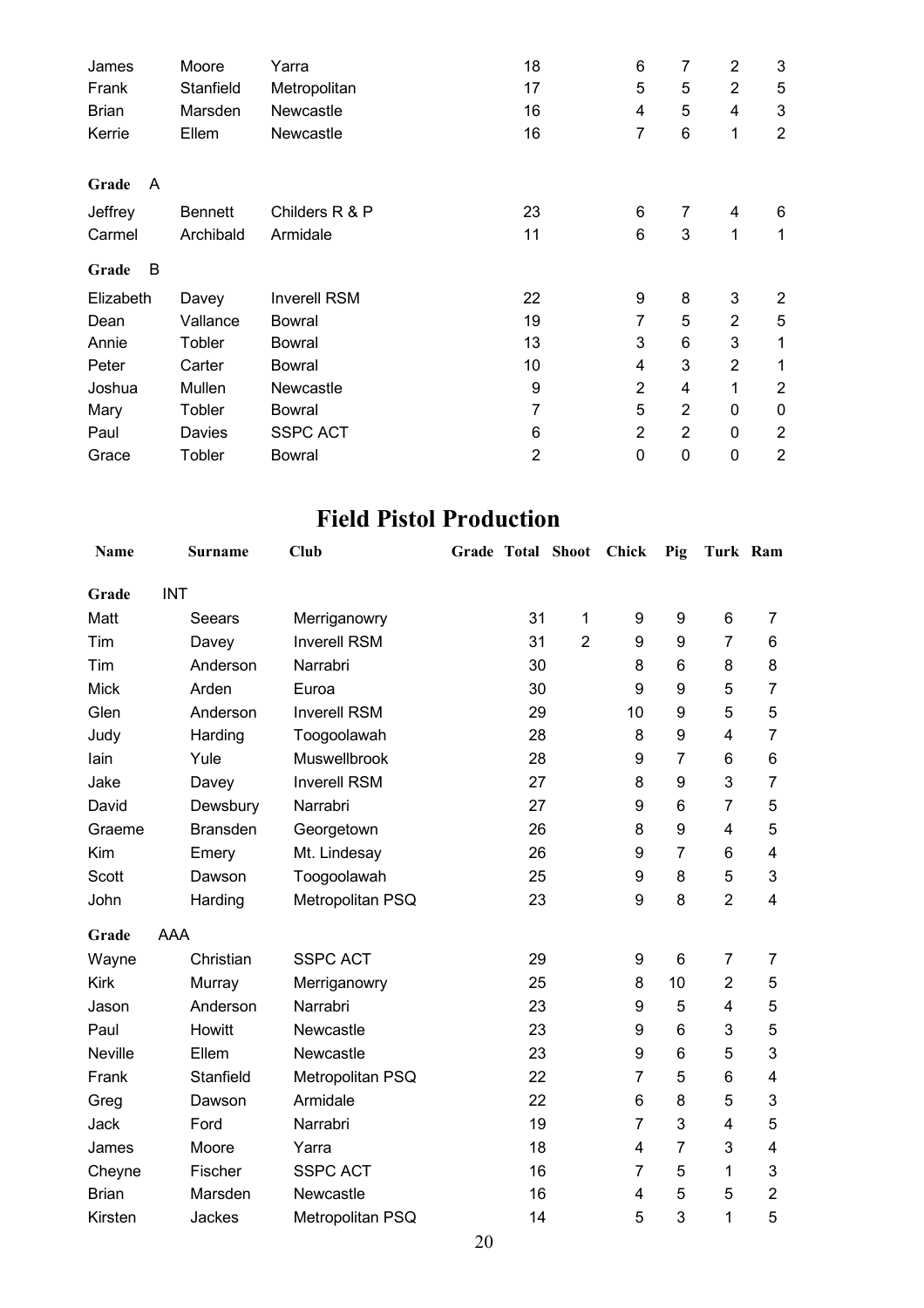| Melinda |    | Mullen         | Newcastle        | 14 | 5                       | 4           | 4              | 1              |
|---------|----|----------------|------------------|----|-------------------------|-------------|----------------|----------------|
| Lou     |    | Forner         | <b>SSPC ACT</b>  | 8  | 3                       | 4           | $\mathbf 0$    | 1              |
| Grade   | AA |                |                  |    |                         |             |                |                |
| Jeffrey |    | <b>Bennett</b> | Childers R & P   | 24 | 7                       | 6           | 5              | 6              |
| Carmel  |    | Archibald      | Armidale         | 17 | 5                       | 5           | 4              | 3              |
| Drew    |    | Ledger         | Metropolitan PSQ | 16 | $\overline{\mathbf{4}}$ | 7           | $\overline{2}$ | 3              |
| Richard |    | <b>Brown</b>   | Kurrajong        | 15 | 5                       | 5           | 3              | $\overline{2}$ |
| Kerrie  |    | Ellem          | Newcastle        | 15 | 6                       | 4           | 3              | 2              |
| Paul    |    | <b>Wilkins</b> | Narrabri         | 12 | 5                       | 4           | 1              | 2              |
| Grade   | B  |                |                  |    |                         |             |                |                |
| Grace   |    | Tobler         | Bowral           | 10 | 3                       | 5           | 1              | 1              |
| Dean    |    | Vallance       | <b>Bowral</b>    | 3  | $\overline{2}$          | $\mathbf 0$ | 1              | 0              |
| Joshua  |    | Mullen         | Newcastle        | 1  | 0                       | $\mathbf 0$ | $\mathbf 0$    | 1              |

# **Field Pistol Any Sight**

| <b>Name</b>  |            | Surname         | <b>Club</b>         | Grade Total Shoot | Chick          | Pig            | Turk Ram       |                         |
|--------------|------------|-----------------|---------------------|-------------------|----------------|----------------|----------------|-------------------------|
| Grade        | <b>INT</b> |                 |                     |                   |                |                |                |                         |
| Kim          |            | Emery           | Mt. Lindesay        | 33                | 9              | $\overline{7}$ | 9              | 8                       |
| Matt         |            | <b>Seears</b>   | Merriganowry        | 32                | 10             | 8              | 6              | 8                       |
| Tim          |            | Davey           | <b>Inverell RSM</b> | 32                | 10             | $\overline{7}$ | 8              | $\overline{7}$          |
| Glen         |            | Anderson        | <b>Inverell RSM</b> | 32                | 10             | 8              | 9              | 5                       |
| lain         |            | Yule            | Muswellbrook        | 31                | 10             | 8              | 8              | 5                       |
| Graeme       |            | <b>Bransden</b> | Georgetown          | 27                | 8              | 9              | $\overline{4}$ | $6\phantom{1}$          |
| Grade        | AAA        |                 |                     |                   |                |                |                |                         |
| Scott        |            | Dawson          | Toogoolawah         | 34                | 10             | 9              | 9              | 6                       |
| Jake         |            | Davey           | <b>Inverell RSM</b> | 33                | 9              | 10             | 6              | 8                       |
| Tim          |            | Anderson        | Narrabri            | 29                | 9              | 8              | $\overline{7}$ | 5                       |
| John         |            | Harding         | Metropolitan PSQ    | 28                | 9              | $\overline{7}$ | 6              | 6                       |
| Greg         |            | Dawson          | Armidale            | 28                | 10             | 6              | $\overline{7}$ | 5                       |
| <b>Brian</b> |            | Marsden         | Newcastle           | 27                | 8              | 9              | 5              | 5                       |
| Melinda      |            | Mullen          | Newcastle           | 26                | 10             | 9              | $\overline{2}$ | 5                       |
| Judy         |            | Harding         | Toogoolawah         | 26                | 9              | 9              | $\overline{4}$ | $\overline{\mathbf{4}}$ |
| <b>Mick</b>  |            | Arden           | Euroa               | 25                | 8              | 6              | 6              | 5                       |
| Wayne        |            | Christian       | <b>SSPC ACT</b>     | 23                | 9              | $\overline{7}$ | 5              | $\overline{2}$          |
| Frank        |            | Stanfield       | Metropolitan PSQ    | 19                | $\overline{7}$ | $\overline{4}$ | 6              | $\overline{2}$          |
| Lou          |            | Forner          | <b>SSPC ACT</b>     | 11                | 8              | 1              | 0              | $\overline{2}$          |
| Grade        | AA         |                 |                     |                   |                |                |                |                         |
| <b>Kirk</b>  |            | Murray          | Merriganowry        | 24                | 6              | 9              | 4              | 5                       |
| Jason        |            | Anderson        | Narrabri            | 23                | 8              | $\overline{7}$ | $\overline{2}$ | 6                       |
| Cheyne       |            | Fischer         | <b>SSPC ACT</b>     | 23                | 8              | 8              | $\overline{4}$ | 3                       |
| Kirsten      |            | Jackes          | Metropolitan PSQ    | 20                | 6              | 6              | $\overline{2}$ | 6                       |
| Carmel       |            | Archibald       | Armidale            | 20                | 5              | $\overline{4}$ | 6              | 5                       |
| Jeffrey      |            | <b>Bennett</b>  | Childers R & P      | 19                | $\overline{7}$ | 4              | $\overline{4}$ | $\overline{\mathbf{4}}$ |
| Richard      |            | <b>Brown</b>    | Kurrajong           | 18                | $\overline{7}$ | 6              | 3              | $\overline{2}$          |
| Drew         |            | Ledger          | Metropolitan PSQ    | 17                | $\overline{2}$ | $\overline{7}$ | 3              | 5                       |